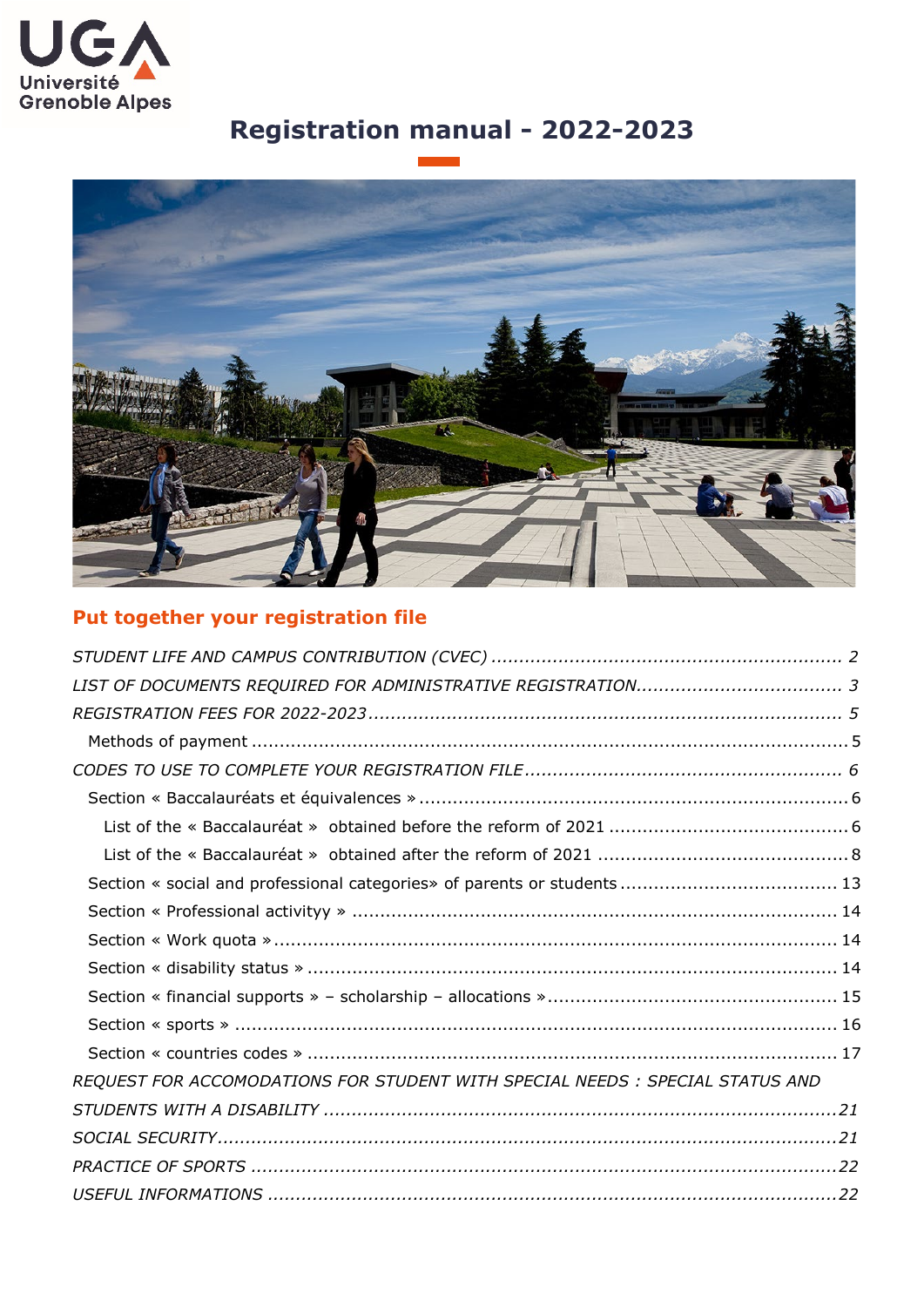

## **STUDENT LIFE AND CAMPUS CONTRIBUTION (CVEC)**

### <span id="page-1-0"></span>**Before administrative registration at university, you must pay the « CVEC » tax.**

The Student Life and Campus Contribution was established by the law relating to the guidance and success of students (The ORE law of March 8, 2018 relating to the Orientation and Success of Students establishes a Student and Campus Life Contribution (CVEC) from the start of the 2018 school year).

It is a **tax** and it is designed to promote the reception and social, health, cultural and sports support of students and to support prevention and health education actions.

It is due **only once a year**, even in case of multiple registrations.

## **Who has to do it ?**

All students in **initial training** and **apprenticeship** must pay this fee **BEFORE proceeding with any administrative registration** at the Université Grenoble Alpes. *(Students with scholarships and refugees are exempt but must take the necessary steps to obtain a CVEC number, which is essential for administrative registration).*

## **How much ?**

For the year 2022-2023, the amount of the CVEC is **€ 95.**

## **How do you obtain it ?**

The CVEC application and payment is made on a site managed by the CROUS:

- 1- You must go on this website : https://cvec.etudiant.gouv.fr/? locale=en
- 2- Then you have to go on the section « *Get your certificate* » and then select the button « *Get my certificate – Current academic year 2022-2023* ».

3- If you already have an account, use the link « *[My Student Services](https://idp.messervices.etudiant.gouv.fr/idp/profile/SAML2/Redirect/SSO;jsessionid=18C9E71B4D1D4E04AEF04AC371CA1BEE?execution=e1s1)* » and log in with your usual credentials. Otherwise, create yourself an account by using the link « *registration form* » at the bottom of the page.

- 4- Complete the fields indicated and do not forget to enter your **INE** if you have one.
- 5- Once the request or payment has been made, the CROUS issues you a certificate with a code made up of 12 letters and numbers (3 letters, 1 number, 6 letters et 2 numbers).

6- This code will have to be filled in your registration (online or on the form).

## **Even if you are in a situation that results in payment waiver, you must apply for a certificate on this site.**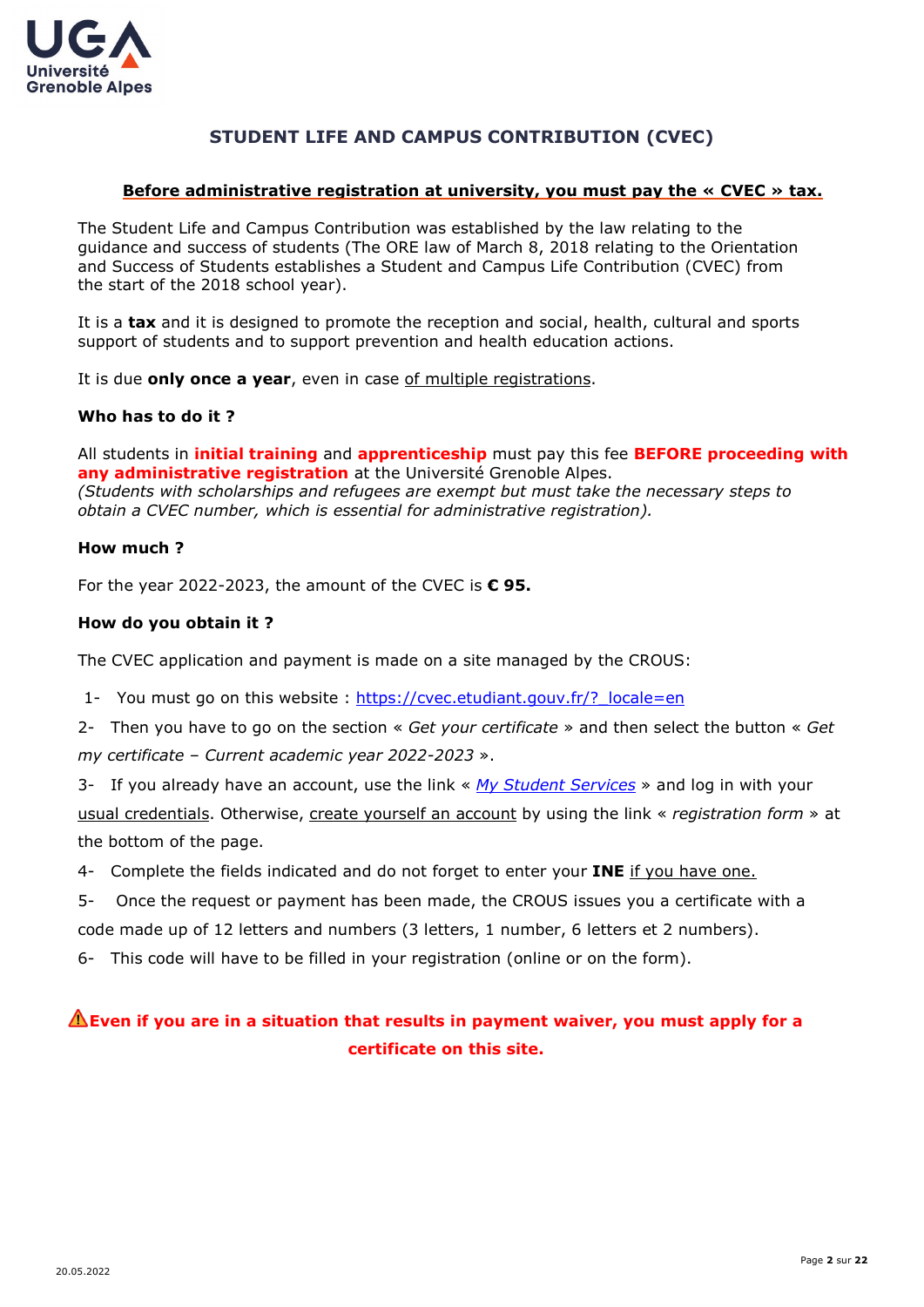

## **LIST OF DOCUMENTS REQUIRED FOR ADMINISTRATIVE REGISTRATION**

<span id="page-2-0"></span>The list of supporting documents below is to be consulted for a registration made **with the registration**  form only. For an online registration, the list of supporting documents is automatically generated at the end of the registration, on the link ["SNPJ"](https://pjweb-uga.grenet.fr/pjweb-uga/page/login.jsf).

 $\triangle$  In case of modification of a registration made online, some supporting documents can be added or deleted.

*For information, under Article 441-1 of the Penal Code, the use of forgery constitutes an offence".*

| $N^{\circ}$ | <b>Designation of supporting documents</b>                                                                                                                                                                                                                                                                                                                                                                                     |   | <b>Reins</b> |  |  |  |  |
|-------------|--------------------------------------------------------------------------------------------------------------------------------------------------------------------------------------------------------------------------------------------------------------------------------------------------------------------------------------------------------------------------------------------------------------------------------|---|--------------|--|--|--|--|
|             | <b>For all students</b>                                                                                                                                                                                                                                                                                                                                                                                                        |   |              |  |  |  |  |
| 00069       | Registration form 2022-2023 completed and signed                                                                                                                                                                                                                                                                                                                                                                               | X | X            |  |  |  |  |
| 00043       | ID card or passport or residence permit                                                                                                                                                                                                                                                                                                                                                                                        |   |              |  |  |  |  |
| 00038       | Certificate of payment of the Student and Campus Life Contribution. (CVEC)                                                                                                                                                                                                                                                                                                                                                     | X | X            |  |  |  |  |
| 99999       | 1 ID photo in JPEG format                                                                                                                                                                                                                                                                                                                                                                                                      | X |              |  |  |  |  |
|             | $\Phi$ Access diploma to be provided according to the level of training and/or the type of diploma obtained $\Phi$                                                                                                                                                                                                                                                                                                             |   |              |  |  |  |  |
| 00042       | Student holding a french high school diploma or a french DAEU : Transcript of French diploma or<br>DAEU (for a registration in bachelor 1, BUT1 or PASS) on which must appears the INES or INE<br>or BEA                                                                                                                                                                                                                       | Χ |              |  |  |  |  |
| 00044       | Student holding a foreign diploma: Diploma justifying admission (must be translated by a<br>X<br>sworn translator).                                                                                                                                                                                                                                                                                                            |   |              |  |  |  |  |
| 00046       | Student admitted to a selective course requiring another higher diploma (example: if admitted to a<br>master's degree, the bachelor's degree is obligatorily required) : Transcript of marks or certificate<br>X<br>of success of the access title allowing registration in the admissions process.                                                                                                                            |   |              |  |  |  |  |
|             | For students with special circumstances                                                                                                                                                                                                                                                                                                                                                                                        |   |              |  |  |  |  |
| 00007       | Student under 25 years (with French nationality only) : Certificate of participation in the<br>"Citizenship Defense Day" (JDC) or the "Defence Preparation Appeal Day" (JAPD)                                                                                                                                                                                                                                                  | X |              |  |  |  |  |
| 00045       | Student who has not completed yet his JAPD ou JDC (with French nationality only): Military census<br>certificate                                                                                                                                                                                                                                                                                                               | X |              |  |  |  |  |
| 00008       | Student with a scholarship: Scholarship certificate 2022-2023 on which must appears the<br>equivalent level of studies of the registration at UGA<br>In absence of that certificate, the student cannot be considered as a scholarship holder. He must<br>therefore pay the full registration fees to be registered; it is not possible to benefit from the<br>exemption of registration fees without providing this document. | X | X            |  |  |  |  |
| 00032       | Registration authorization or acceptance letter or email: For a student admitted with Campus<br>France, a student in VAE, VES or VAPP, a student admitted to a selective course or a student in<br>continuing course.                                                                                                                                                                                                          | X | X            |  |  |  |  |
| 00022       | Student who has already been registered in another french university : Departure transfer<br>form signed by the initial university or Arrival transfer form of UGA (provided by the admission<br>department of your course).                                                                                                                                                                                                   | X | X            |  |  |  |  |
| 00016       | Ward of the french nation: Ward of French Nation's card                                                                                                                                                                                                                                                                                                                                                                        | X | X            |  |  |  |  |
| 00017       | Person with a disability: « Mobilité Inclusion » card on which must appear the mention<br>« Invalidité ».                                                                                                                                                                                                                                                                                                                      | X | X            |  |  |  |  |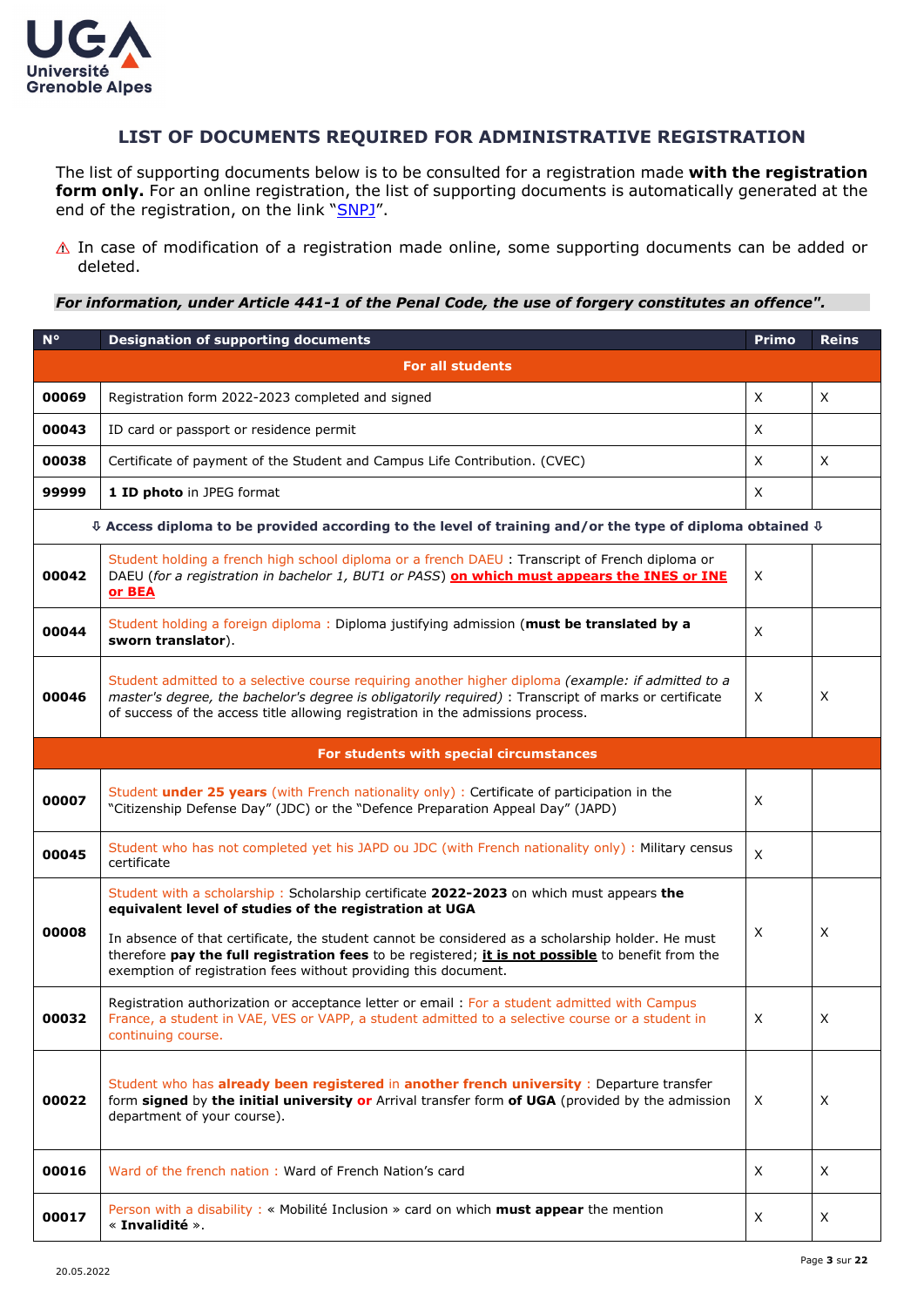

| 00034 | Student with refugee status, asylum seeker and subsidiary protection: Document attesting the<br>X<br>situation.                                                                                                                                                                         |                   | X |
|-------|-----------------------------------------------------------------------------------------------------------------------------------------------------------------------------------------------------------------------------------------------------------------------------------------|-------------------|---|
| 00019 | Student in Master 2 MEEF first and second degree and DU MEEF first and second degree -<br>apprenticeship: Proof of admission to the entrance examination                                                                                                                                |                   | X |
| 00024 | Student enrolled in parallel at another university :<br>Case 1 at another university: Copy of the school certificate and the statement of fees paid<br>X<br>Case 2 at another establishment (IFSI, CPGE) : Copy of the school certificate                                               |                   | X |
| 00036 | Gap year student: Signed contrat.                                                                                                                                                                                                                                                       | X                 | X |
| 00066 | Student in reorientation at UGA at the end of semester 1 - (registered in another establishment<br>X<br>during the 1st semester) / CU student : School certificate and fee statement.                                                                                                   |                   | X |
| 00047 | Student in professional contract: Contract signed between the student and the company.                                                                                                                                                                                                  | X                 | X |
| 00048 | X<br>Student in apprenticeship: Contract signed between the student and the company.                                                                                                                                                                                                    |                   | X |
| 00049 | Foreign students (outside EU)- Attachment to an EU / EEA / Swiss citizen<br>"Residence card of a family member of EU / EEA / Swiss citizen"<br>X<br>Or "Residence card" - Guideline 2004/38/CE                                                                                          |                   | X |
| 00050 | Foreign students (outside EU) - Long-term resident (or his child)<br>"Long-term resident card - EU" or "Algerian residence certificate".<br>X<br>+ for children $\Leftrightarrow$ proof of filiation (birth certificate or family record book translated in french)                     |                   | X |
| 00051 | Foreign students (outside EU) - Domiciled for tax purposes in France for at least 2 years at<br>01/01/2022<br>Χ<br>Three tax notices or notices of income tax reporting status (NOIRAs) for the years 2020-2021-2022<br>(2019-2020-2021 revenues)                                       |                   | X |
| 00052 | Foreign students (outside EU) - Attached to a tax household in France for at least 2 years at<br>01/01/2022<br>X<br>Three tax notices or ASDIR (with an address in France)<br>+ copy of the income tax return on which the marital status of the connected person must be<br>mentioned. |                   | X |
| 00058 | Foreign students (outside EU) - Partially exempted by the French Embassy<br>X<br>Attestation of the French Embassy for the partial exemption of tuition fees                                                                                                                            |                   | X |
| 00053 | Foreign students (outside EU)- registered in French higher establishment in 2018-2019<br>2018-2019 student card or certificate of enrolment indicating enrolment in a higher education<br>institution in France                                                                         | X<br>$\mathsf{X}$ |   |
| 00054 | Foreign students (outside EU) - No particular status<br>UGA's request for exemption of the differentiated enrolment fees                                                                                                                                                                | X                 | X |
| 00059 | Foreign students (outside EU) - Quebec student<br>Copy of Canadian passport and health insurance card                                                                                                                                                                                   | X                 | X |

You may be asked for other supporting documents, which are specific to each enrolment department. In this case, your department will send you the list of additional documents to provide after your registration carried out.

 $\boldsymbol{\Delta}$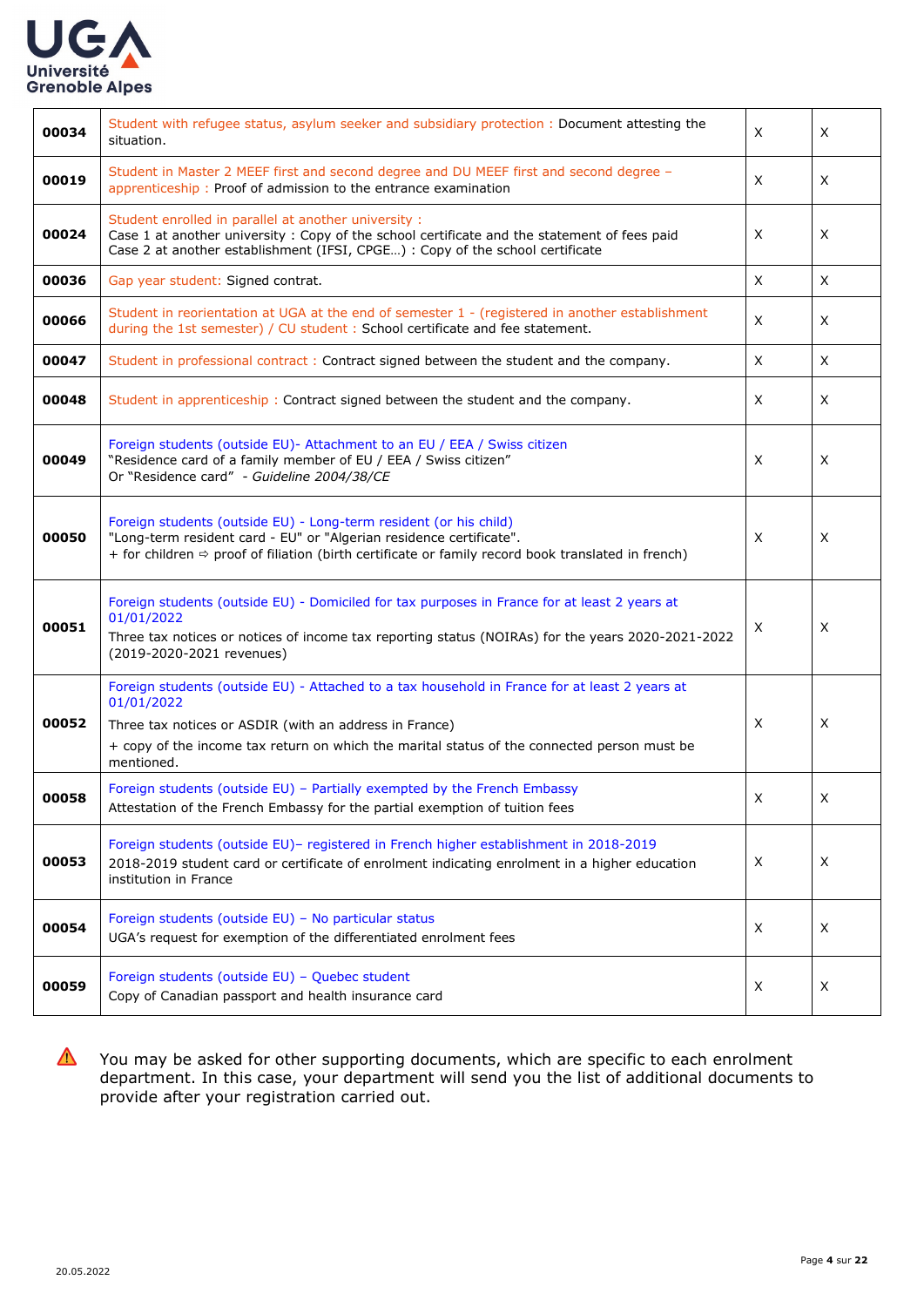

## **REGISTRATION FEES FOR 2022-2023**

<span id="page-4-0"></span>Registration fees include tuition fees, the contribution for the inter-university library (BU) and management fees (amounts set at national level).

| <b>National Amount- Bachelor level</b>                                                                                             |                         | $1st$ amount (E1)<br><b>Full rate</b> | $2nd$ amount(E2)<br><b>Reduced rate</b>           |
|------------------------------------------------------------------------------------------------------------------------------------|-------------------------|---------------------------------------|---------------------------------------------------|
| DAEU / Capacity in Law                                                                                                             | Amount (Bachelor level) | € 113,00                              | € 113,00                                          |
| BUT / Bachelor / Professional Bachelor<br>PASS                                                                                     | <b>BU</b>               | € 34,00                               | X                                                 |
| 2 <sup>nd</sup> and 3 <sup>rd</sup> years of medicine / pharmacy / midwife                                                         | Management fees         | € 23,00                               | $\times$                                          |
| Category 1                                                                                                                         | <b>Total</b>            | € 170,00                              | $C$ 113,00                                        |
| <b>National Amount- Master level</b><br>+ DE Pharmacy doctorate (short cycle)                                                      |                         | $1st$ amount (E1)<br><b>Full rate</b> | $2nd$ amount(E2)<br><b>Reduced rate</b>           |
| Master (M1-M2)                                                                                                                     | Amount (Master level)   | € 186,00                              | € 159,00                                          |
| 4 <sup>th</sup> and 5 <sup>th</sup> years of midwife<br>$4th$ , 5 <sup>th</sup> , 6 <sup>th</sup> years of medicine / pharmacy     | <b>BU</b>               | € 34,00                               | X                                                 |
| DE Pharmacy doctorate (short cycle)                                                                                                | Management fees         | € 23,00                               | $\times$                                          |
| <b>Category 2</b>                                                                                                                  | <b>Total</b>            | € 243,00                              | $C$ 159,00                                        |
| <b>National Amount- Engineers</b>                                                                                                  |                         | $1st$ amount (E1)<br><b>Full rate</b> | $2nd$ amount(E2)<br><b>Reduced rate</b>           |
|                                                                                                                                    | Amount (Engineers)      | € 544,00                              | €401,00                                           |
| Prépa engineers<br>3rd, 4th, 5th engineers years                                                                                   | <b>BU</b>               | € 34,00                               | $\times$                                          |
|                                                                                                                                    | Management fees         | € 23,00                               | X                                                 |
| <b>Category 3</b>                                                                                                                  | <b>Total</b>            | $C$ 601,00                            | $C$ 401,00                                        |
| <b>National Amount - PhD level</b>                                                                                                 |                         | $1st$ amount (E1)<br><b>Full rate</b> | $2nd$ amount(E2)<br><b>Reduced rate</b>           |
|                                                                                                                                    | Amount (PhD level)      | € 323,00                              | € 243,00                                          |
| PhD courses<br>HDR (qualified to conduct research)                                                                                 | <b>BU</b>               | € 34,00                               | X                                                 |
|                                                                                                                                    | Management fees         | € 23,00                               | $\times$                                          |
| <b>Category 4</b>                                                                                                                  | <b>Total</b>            | € 380,00                              | € 243,00                                          |
| <b>National Amount - Health sector</b><br>DES / DESC / Capacity in medicine / DFMS / DFMSA/ DE<br>doctorate in medicine & pharmacy |                         | $1st$ amount (E1)<br><b>Full rate</b> | 2 <sup>nd</sup> amount(E2)<br><b>Reduced rate</b> |
| DESC (diploma of complementary specialized studies)<br>Medicine and et medical biology                                             | Amount (health sector)  | €445,00                               | € 335,00                                          |
| DES (specialized studies diploma) medicine & pharmacy<br>Capacity in medicine / DFMS / DFMSA                                       | <b>BU</b>               | € 34,00                               | X                                                 |
| DE doctorate in medicine (long cycle)<br>DE doctorate in pharmacy (long cycle)                                                     | Frais de Gestion        | € 23,00                               | X                                                 |
| Category 5 & 6                                                                                                                     | <b>Total</b>            | € 502,00                              | € 335,00                                          |

*In addition to the registration fees, specific and optional contributions, giving access to additional services, may be requested by the components for some training courses. In case of loss, duplicate cards are subject to a charge of € 15.*

#### <span id="page-4-1"></span>**METHODS OF PAYMENT**

#### **Payment is made exclusively :**

#### **- By credit card for an online registration**

**- By credit card, by check or by transfer for a registration made with the registration from**

Above € 210, students can ask to pay this fee in 3 installments :

- Students who register via the web apply directly in the registration application.
- Students who do their registration in person at the school shall formulate their request on the standard form to be downloaded from the UGA website and present it, completed, signed by the student and the account holder, and accompanied by a bank account number and a photocopy of the account holder's identity card if the account holder is not the student, on the day of registration.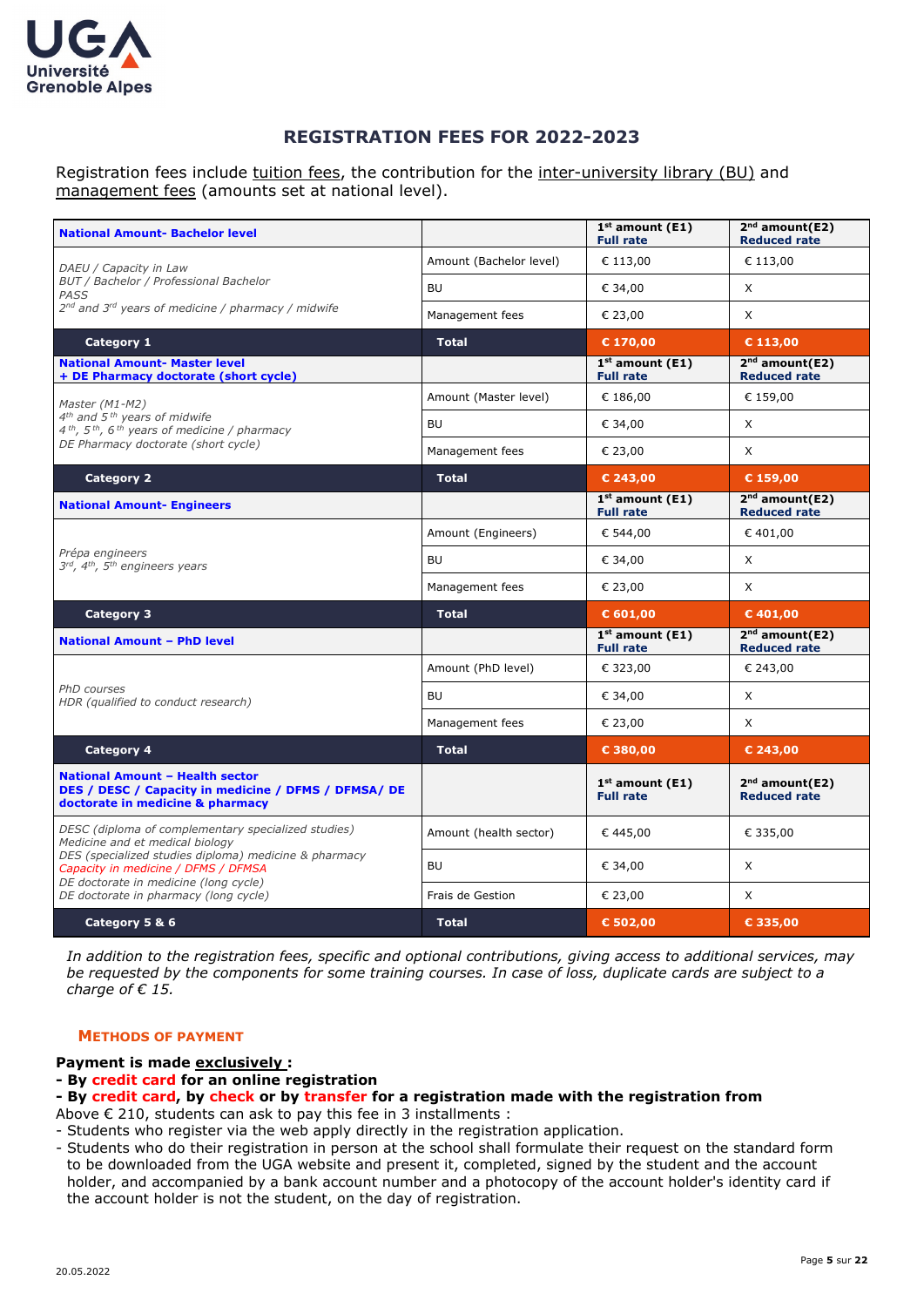

## **CODES TO USE TO COMPLETE YOUR REGISTRATION FILE**

#### <span id="page-5-1"></span><span id="page-5-0"></span>**SECTION « BACCALAURÉATS ET ÉQUIVALENCES »**

## <span id="page-5-2"></span>**List of the « Baccalauréat » obtained before the reform of 2021**

| <b>Code bac</b><br>(Champ<br>Série) | <b>Designation</b>                          | <b>Code bac</b><br>(Champ<br>Série)                          | <b>Designation</b>                                  |  |
|-------------------------------------|---------------------------------------------|--------------------------------------------------------------|-----------------------------------------------------|--|
| 0001                                | 0001-bac international                      | <b>HOT</b>                                                   | HOT-Hôtellerie                                      |  |
| 0002                                | 0002-bacs européens                         | 251                                                          | L-Littéraire sp. langue vivante 3                   |  |
| 0021                                | 0021-bacs professionnels industriels        | 252                                                          | L-Littéraire sp. langue viv renforcée               |  |
| 0022                                | 0022-bacs professionnels tertiaires<br>253  |                                                              | L-Littéraire sp. langue régionale                   |  |
| 0023                                | 0023-bacs professionnels agricoles          | 254                                                          | L-Littéraire sp. latin                              |  |
| 0030                                | 0030-capacite en droit                      | 255                                                          | L-Littéraire sp. grec ancien                        |  |
| 0031                                | 0031-titre étranger admis en<br>équivalence | 256                                                          | L-Littéraire sp. mathématiques                      |  |
| 67                                  | Validation des études à l'étranger          | 257                                                          | L-Littéraire sp.arts                                |  |
| 0032                                | 0032-titre français admis en dispense       | 258                                                          | L-Littéraire sp. cinéma audiovisuel                 |  |
| 0033                                | 0033-ESEU A                                 | 259                                                          | L-Littéraire sp. musique                            |  |
| <b>DAEA</b>                         | Dip. d'accès aux études universitaires A    | 260                                                          | L-Littéraire sp. théâtre expression                 |  |
| 0034                                | 0034-ESEU B                                 | 261                                                          | L-Littéraire sp. histoire des arts                  |  |
| <b>DAEB</b>                         | Dip. d'accès aux études universitaires B    | 262                                                          | L- Littéraire sp droit enjeux monde<br>contemporain |  |
| 0035                                | 0035-promotion sociale                      | 263                                                          | L-Littéraire sp. arts du cirque                     |  |
| 17                                  | validation d'études - expériences pro.      | L                                                            | L-Littérature                                       |  |
| 0036                                | validation d'acquis professionnels          | 201                                                          | S-sp. mathématiques                                 |  |
| 66                                  | validation des acquis de l'expérience       | 202                                                          | S-sp. physique chimie                               |  |
| 14                                  | examen spécial IUT                          | 203                                                          | S-sp. sciences de la vie-terre                      |  |
| 0037                                | 0037-autres cas de non bacheliers           | 204                                                          | S- sp. biologie écologie                            |  |
| A                                   | A-philosophie-lettres X                     | 205                                                          | S- sp. technologie industrie                        |  |
| A1                                  | A1-lettres-sciences                         | 206                                                          | S- sp. sciences de l'ingénieur                      |  |
| A2                                  | A2-lettres-langues                          | 207                                                          | S- sp. Informatique. & sciences<br>numériques       |  |
| A <sub>3</sub>                      | A3-lettres-arts plastiques                  | 208                                                          | S- sp. Ecologie agronomie & territoires             |  |
| A4                                  | A4-langues-mathématiques                    | $\mathbf S$                                                  | S-Scientifique                                      |  |
| <b>A5</b>                           | A5-langues                                  | <b>SMS</b>                                                   | SMS-Sciences Médico-Sociales                        |  |
| A <sub>6</sub>                      | A6-éducation musicale                       | ST <sub>2S</sub><br>ST2S-Sciences et technologie de la santé |                                                     |  |
| <b>A7</b>                           | A7-arts plastiques                          | <b>STAE</b>                                                  | STAE-Sciences et techno.agronomie-env.              |  |
| В                                   | B-économique et social                      | <b>STAV</b>                                                  | STAV-Science et techno.agronomie &<br>vivant        |  |
| В                                   | Technique et économie (avant 1967)          | <b>STG</b>                                                   | STG-Sciences et technologies de gestion             |  |
| $\mathbf C$                         | C-mathématiques et sciences physiques       | 706                                                          | STG-1 sp. Communication - GRH                       |  |
| <b>Code bac</b><br>(Champ<br>Série) | <b>Designation</b>                          | <b>Code bac</b><br>(Champ<br>Série)                          | <b>Designation</b>                                  |  |
| Z3                                  | Mathématiques Elémentaires (avant<br>1967)  | 705                                                          | STG-2 sp. Compta. finance d'entreprises             |  |
| D                                   | D-mathématiques et sciences de la<br>nature | 708                                                          | STG-3 sp. Gestion systèmes d'info                   |  |
| <b>Z2</b>                           | Sciences expérimentales (avant 1967)        | 707                                                          | STG-4 sp. Mercatique                                |  |
| <b>DP</b>                           | D'-sciences agronomiques et techniques      | 401                                                          | STI-Sp. Génie mécanique                             |  |
| E                                   | E-Mathématiques et techniques               | 402                                                          | STI-Sp. Génie civil                                 |  |
| 301                                 | ES-Sp. sciences.eco.et sociales             | 403                                                          | STI-Sp. Génie énergétique                           |  |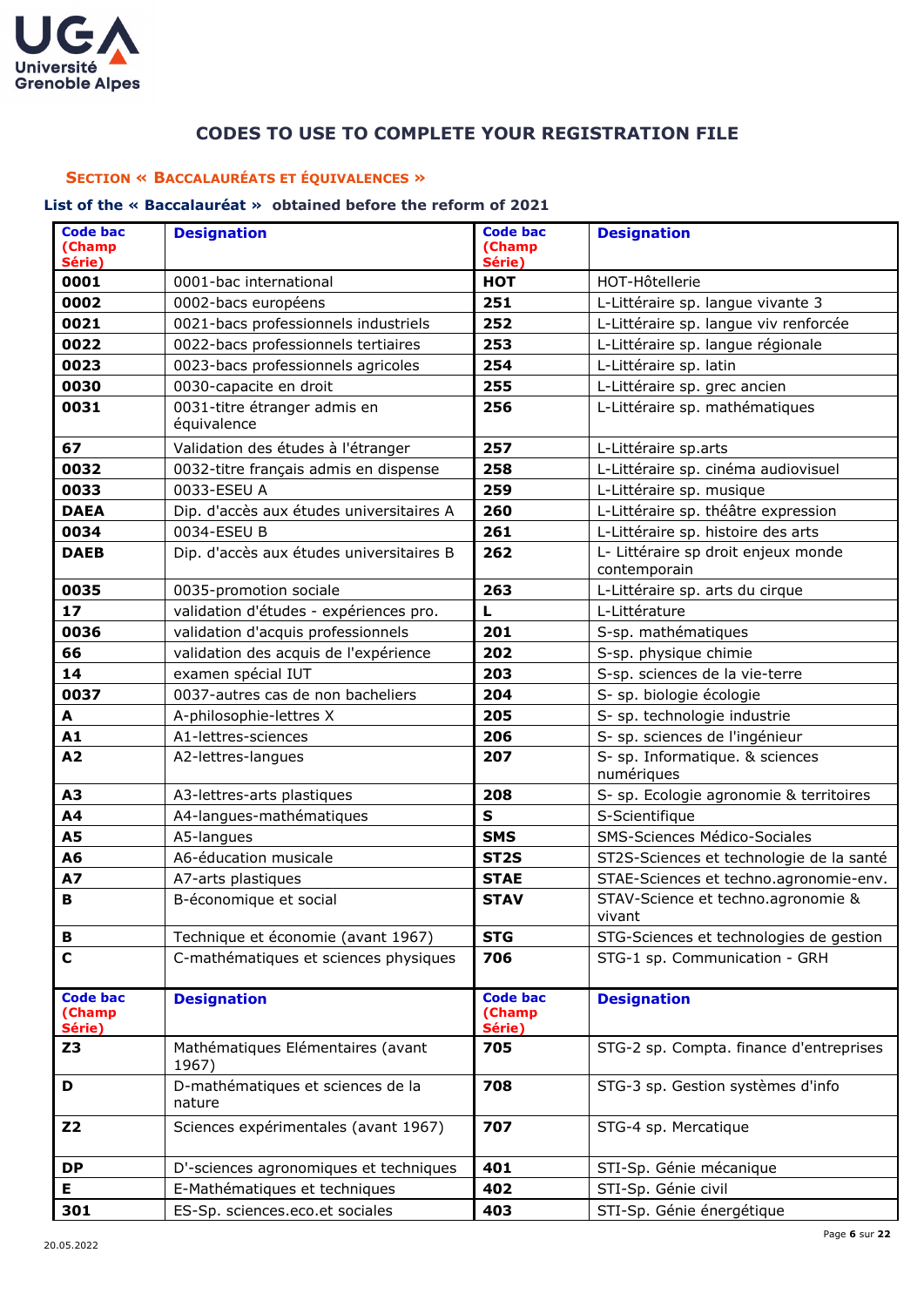

| 302                                 | ES-Sp. maths ou maths appliquées                                | 404                                   | STI-Sp. Génie des matériaux                       |
|-------------------------------------|-----------------------------------------------------------------|---------------------------------------|---------------------------------------------------|
| 303                                 | ES-Sp. LEA                                                      | 405                                   | STI-Sp. Génie électronique                        |
| 304                                 | ES-Sp. langue vivante 3                                         | 406<br>STI-Sp. Génie électrotechnique |                                                   |
| 305                                 | ES-Sp. langue vivante 1                                         | 407                                   | STI-Sp. Arts appliqués                            |
| 308                                 | 408<br>ES-Sp. langue vivante 2                                  |                                       | STI-Sp. Génie optique                             |
| 306                                 | ES-Sp. Sciences sociales et politiques                          | <b>STI</b>                            | STI-Sciences et techniques industrielles          |
| 307                                 | ES-Sp. Économie approfondie                                     | 450                                   | STL-Sp. non précisée                              |
| ES                                  | ES-Economique et social                                         | 451                                   | STL-Sp. biochimie-génie biologique                |
| F.                                  | F-spécialité non précisée                                       | 452                                   | STL-Sp. chimie labo et procédés industr           |
| F <sub>1</sub>                      | F1-construction mécanique                                       | 453                                   | STL-Sp. physique labo et procédés ind             |
| <b>F10</b>                          | F10-microtechnique (avant 1984)                                 | 454                                   | STL-Sp. Biotechnologies                           |
| <b>F10A</b>                         | F10A-microtechnique option appareillage                         | 455                                   | STL-Sp. Sc. physiq. chim. appliq. labo.           |
| <b>F10B</b>                         | F10B-microtechnique option optique                              | <b>STL</b>                            | STL-Sciences et techno. de laboratoire            |
| F11                                 | F11- Musique et TMD Musique                                     | 711                                   | STMG - sp. Gestion et finance                     |
| <b>F11P</b>                         | F11P- Danse et TMD Danse                                        | 710                                   | STMG - sp. Mercatique                             |
| F12                                 | F12-arts appliqués                                              | 709                                   | STMG - sp. Ressources humaines<br>communication   |
| F <sub>2</sub>                      | F2-électronique                                                 | 712                                   | STMG - sp. Gestion des systèmes d'info.           |
| F <sub>3</sub>                      | F3-électrotechnique                                             | <b>STMG</b>                           | STMG -Sc. Techno. management et<br>gestion        |
| F4                                  | F4-génie civil                                                  | <b>STPA</b>                           | STPA-Sciences et techno.prod agro-<br>alimentaire |
| F <sub>5</sub>                      | F5-physique                                                     | 702                                   | STT-Sp. action et communication<br>commercial     |
| F <sub>6</sub>                      | F6-chimie                                                       | 701                                   | STT-Sp. action et communication<br>administration |
| F7                                  | F7-biologie option biochimie                                    | 703                                   | STT-Sp. comptabilité et gestion                   |
| F7P                                 | F7P-biologie option biologie                                    | 704                                   | STT-Sp. informatique et gestion                   |
| F8                                  | F8-sciences médico-sociales                                     | <b>STT</b>                            | STT-Sciences et technologies tertiaires           |
| <b>Code bac</b><br>(Champ<br>Série) | <b>Designation</b>                                              | <b>Code bac</b><br>(Champ<br>Série)   | <b>Designation</b>                                |
| F9                                  | F9-équipement technique-bâtiment                                | TD <sub>2</sub> A                     | STD2A-Sc. Techno du design&arts<br>appliqués      |
| G                                   | G-spécialité non précisée                                       | <b>TI2D</b>                           | STI2D-Sc&techno indust &<br>développement durable |
| G1                                  | G1-techniques administratives                                   | 409                                   | STI2D-Sp. innov. techno. & eco-concept.           |
| G2                                  | G2-techniques quantitatives de gestion                          | 410                                   | STI2D-Sp. système d'inform. et<br>numérique       |
| G3                                  | G3-techniques commerciales                                      | 411                                   | STI2D-Sp. énergie et environnement                |
| н.                                  | H-techniques informatiques                                      | 412                                   | STI2D-Sp. Architecture et construction            |
| <b>STHR</b>                         | ST de l'Hôtellerie et de la Restauration (à<br>compter de 2018) |                                       |                                                   |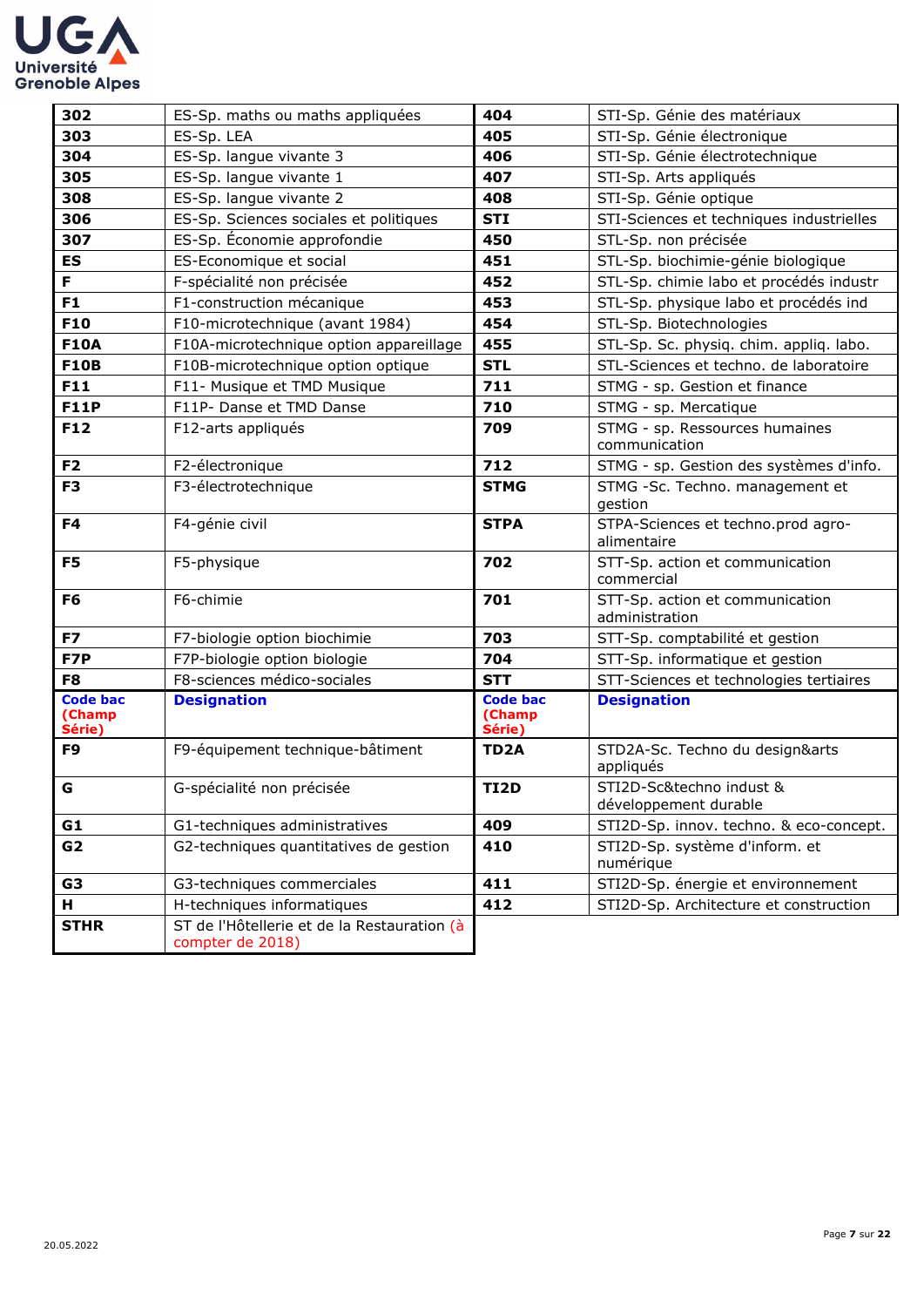

#### <span id="page-7-0"></span>**List of the « Baccalauréat » obtained after the reform of 2021**

**List of all series of « baccaulauréat » with their specialities**

| New General Baccalauréat (NBGE)                   |
|---------------------------------------------------|
| 010500 - HUMANITES, LITTÉRATURE ET PHILOSOPHIE    |
| 024100 - LITTERATURE ET LCA LATIN                 |
| 024200 - LITTÉRATURE ET LCA GREC                  |
| 030008 - LANGUES LITT. et CULT. ETRANG. et REGION |
| 030108 - LITTERATURE EN ALLEMAND                  |
| 030118 - LLC ALLEMAND PAR CORR.                   |
| 030208 - LITTERATURE EN ANGLAIS                   |
| 030218 - LLC ANGLAIS PAR CORR.                    |
| 030228 - LLC ANGLAIS HORS ETAB.                   |
| 030308 - LITTERATURE EN ARABE                     |
| 030608 - LITTERATURE EN ESPAGNOL                  |
| 030618 - LLC ESPAGNOL PAR CORR.                   |
| 030908 - LITTERATURE EN ITALIEN                   |
| 030918 - LLC ITALIEN PAR CORR.                    |
| 031108 - LITTERATURE EN PORTUGAIS                 |
| 031408 - LITTERATURE EN RUSSE                     |
| 035108 - BASQUE LV8                               |
| 035208 - BRETON LV8                               |
| 035308 - CATALAN LV8                              |
| 035408 - CORSE LV8                                |
| 036308 - TAHITIEN LV8                             |
| 037308 - CREOLE LV8                               |
| 043900 - HIST.-GEO. GEOPOLITIQUE & SC.POLITIQUES  |
| 050700 - SCIENCES ECONOMIQUES ET SOCIALES         |
| 061300 - MATHEMATIQUES                            |
| 062300 - PHYSIQUE-CHIMIE                          |
| 062900 - SCIENCES DE LA VIE ET DE LA TERRE        |
| 067300 - SCIENCES DE L'INGENIEUR                  |
| 074700 - NUMERIQUE ET SCIENCES INFORMATIQUES      |
| 082500 - DANSE                                    |
| 083200 - MUSIQUE                                  |
| 090100 - ARTS PLASTIQUES                          |
| 275700 - HISTOIRE DES ARTS                        |
| 278500 - THEATRE                                  |
| 278600 - ARTS DU CIRQUE                           |
| 285200 - CINEMA-AUDIOVISUEL                       |
| 304500 - BIOLOGIE-ECOLOGIE                        |
| 480600 - SCIENCES DE L'INGENIEUR ET SC. PHYSIQUES |
| 999997 - PAS DE SPÉCIALITÉ 1                      |
| 999998 - PAS DE SPÉCIALITÉ 2                      |
| 999999 - PAS DE SPÉCIALITÉ 3                      |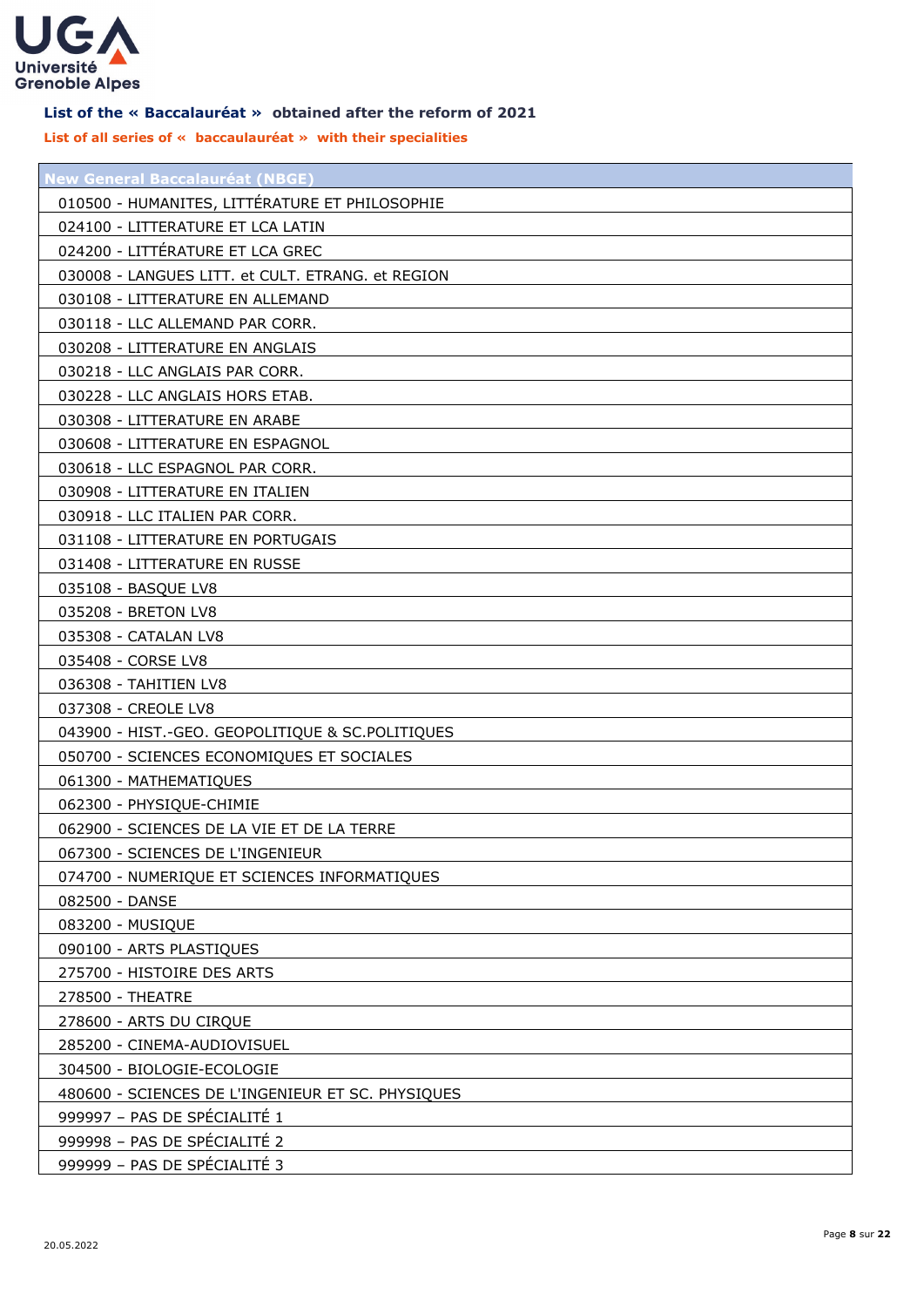

| SCIENCES ET TECHNIQUES DU THÉÂTRE, DE LA MUSIQUE ET DE LA DANSE (2TMD) |
|------------------------------------------------------------------------|
| 085200 - CULTURE ET SCIENCES CHOREGRAPHIQUES                           |
| 085300 - CULTURE ET SCIENCES MUSICALES                                 |
| 085400 - PRATIQUE CHOREGRAPHIQUE                                       |
| 085500 - PRATIQUE MUSICALE                                             |
| 366900 - ECONOMIE, DROIT ET ENVIR. SPECT. VIVANT                       |
| 451900 - CULTURE ET SCIENCES THEATRALES                                |
| 452000 - PRATIQUE THEATRALE                                            |
| 999997 - PAS DE SPÉCIALITÉ 1                                           |
| 999998 - PAS DE SPÉCIALITÉ 2                                           |
| 999999 - PAS DE SPÉCIALITÉ 3                                           |
|                                                                        |
| SCIENCES ET TECHNOLOGIES DE LA SANTÉ ET DU SOCIAL (ST2S)               |
| 307600 - SCIENC. et TECH. SANITAIRES et SOCIALES                       |
| 307700 - BIOLOGIE et PHYSIOPATHOLOGIE HUMAINES                         |
| 309800 - CHIMIE, BIOLOGIE & PHYSIOPATHO. HUMAINES                      |
| 480500 - PHYSIQUE-CHIMIE POUR LA SANTE                                 |
| 999997 - PAS DE SPÉCIALITÉ 1                                           |
| 999998 - PAS DE SPÉCIALITÉ 2                                           |
| 999999 - PAS DE SPÉCIALITÉ 3                                           |
| <b>SCIENCES ET TECHNOLOGIES DE LABORATOIRE (STL)</b>                   |
| 069700 - SCIENCES PHYSIQUES ET CHIMIQUES EN LABO.                      |
| 302100 - BIOCHIMIE-BIOLOGIE                                            |
| 313600 - BIOCHIMIE-BIOLOGIE-BIOTECHNOLOGIE                             |
| 313700 - BIOTECHNOLOGIE                                                |
| 480700 - PHYSIQUE-CHIMIE ET MATHEMATIQUES                              |
| 999997 - PAS DE SPÉCIALITÉ 1                                           |
| 999998 - PAS DE SPÉCIALITÉ 2                                           |
| 999999 - PAS DE SPÉCIALITÉ 3                                           |
| SCIENCES ET TECHNOLOGIES DE L'AGRONOMIE ET DU VIVANT (STAV) A L'A      |
| 070800 - TECHNOLOGIE                                                   |
| 696100 - GESTION RESS ET ALIM                                          |
| 696200 - TERRITOIRES ET SOCIETES                                       |
| 696300 - TERRITOIRES ET TECHNOLOGIE                                    |
| 999997 - PAS DE SPÉCIALITÉ 1                                           |
| 999998 - PAS DE SPÉCIALITÉ 2                                           |
| 999999 - PAS DE SPÉCIALITÉ 3                                           |
| SCIENCES ET TECHNOLOGIES DE L'HÔTELLERIE ET DE LA RESTAURATION (STHR)  |
| 406100 - ECONOMIE-GESTION HOTELIERE                                    |
| 406600 - ENSEIGN.SCIENTIF. ALIMENT.-ENVIRONNEMENT                      |
| 406800 - SC. & TECHNOLOGIES CULINAIRES & SERVICES                      |
| 406900 - SC. & TECHNO. CULINAIRES & SERVICES-ESAE                      |
| 999997 - PAS DE SPÉCIALITÉ 1                                           |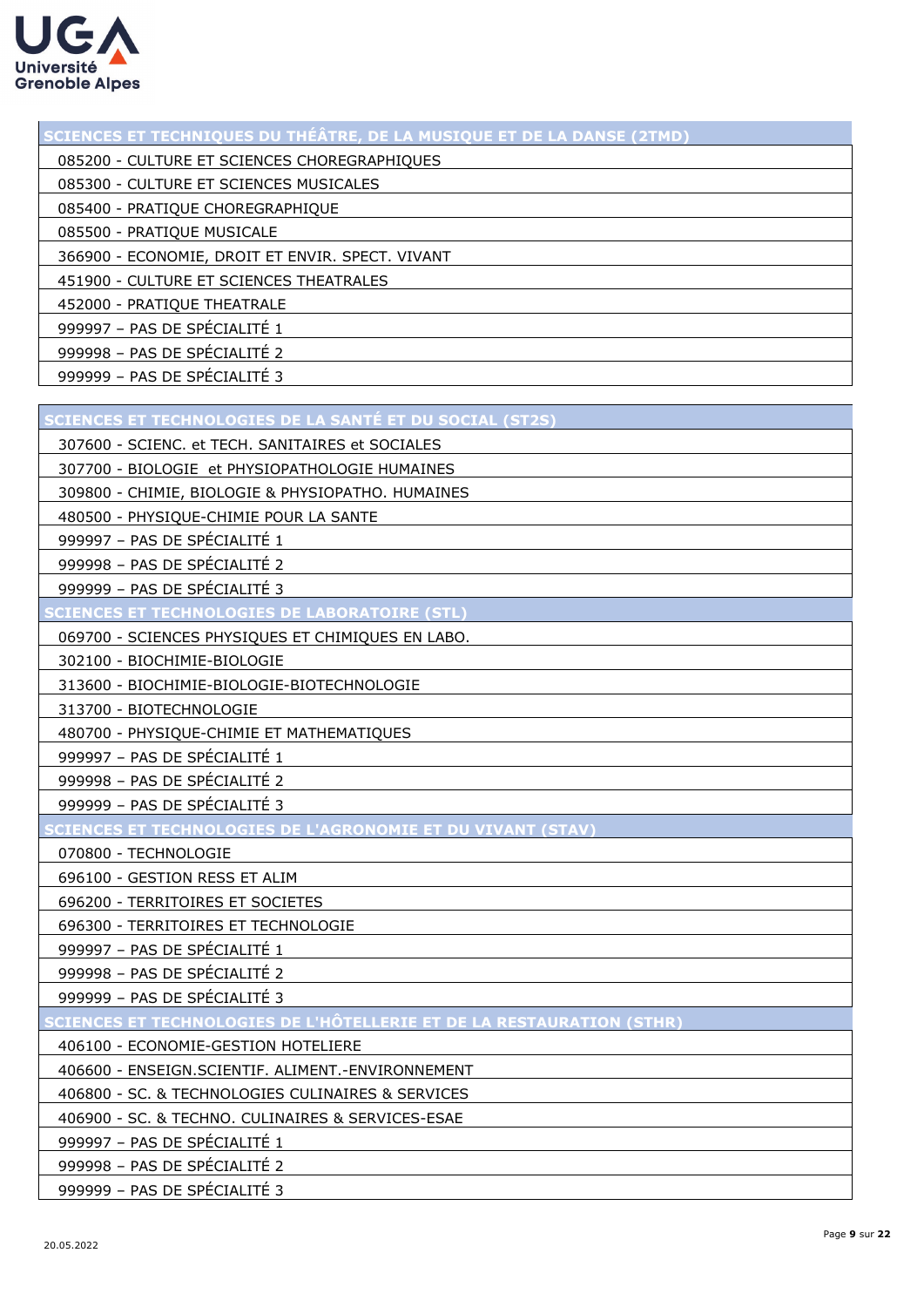

| SCIENCES ET TECHNOLOGIES DE L'INDUSTRIE ET DU DÉVELOPPEMENT DURABLE (TI2D) |
|----------------------------------------------------------------------------|
| 073600 - INNOVATION TECHNOLOGIQUE ET ECO-CONCEPT.                          |
| 074900 - INNOVATION TECHNOLOGIQUE                                          |
| 175200 - ARCHITECTURE ET CONSTRUCTION                                      |
| 181700 - ENERGIES ET ENVIRONNEMENT                                         |
| 242000 - SYSTEMES D'INFORMATION ET NUMERIQUE                               |
| 480700 - PHYSIQUE-CHIMIE ET MATHEMATIQUES                                  |
| 490100 - INGENIERIE ET DEVELOPPEMENT DURABLE                               |
| 999997 - PAS DE SPÉCIALITÉ 1                                               |
| 999998 - PAS DE SPÉCIALITÉ 2                                               |
| 999999 - PAS DE SPÉCIALITÉ 3                                               |
| <u>CIENCES ET TECHNOLOGIES DU DESIGN ET DES ARTS APPLIQUÉS (TD2A)</u>      |
| 062300 - PHYSIQUE-CHIMIE                                                   |
| 074800 - OUTILS ET LANGAGES NUMERIQUES                                     |
| 451500 - DESIGN ET METIERS D'ART                                           |
| 451600 - ANALYSE ET METHODES EN DESIGN                                     |
| 451700 - CONCEPT.CREAT. EN DESIGN ET MET. D'ART                            |
| 999997 - PAS DE SPÉCIALITÉ 1                                               |
| 999998 - PAS DE SPÉCIALITÉ 2                                               |
| 999999 - PAS DE SPÉCIALITÉ 3                                               |
| CIENCES ET TECHNOLOGIES DU MANAGEMENT ET DE LA GESTION (STMG)              |
| 347200 - MERCATIQUE (MARKETING)                                            |
| 366800 - DROIT ET ECONOMIE                                                 |
| 373200 - SYSTEMES D"INFORMATION DE GESTION                                 |
| 416600 - RESSOURCES HUMAINES ET COMMUNICATION                              |
| 434500 - MANAGEMENT                                                        |
| 435500 - GESTION ET FINANCE                                                |
| 436700 - SCIENCES DE GESTION ET NUMERIQUE                                  |
| 999997 - PAS DE SPÉCIALITÉ 1                                               |
| 999998 - PAS DE SPÉCIALITÉ 2                                               |
| 999999 - PAS DE SPÉCIALITÉ 3                                               |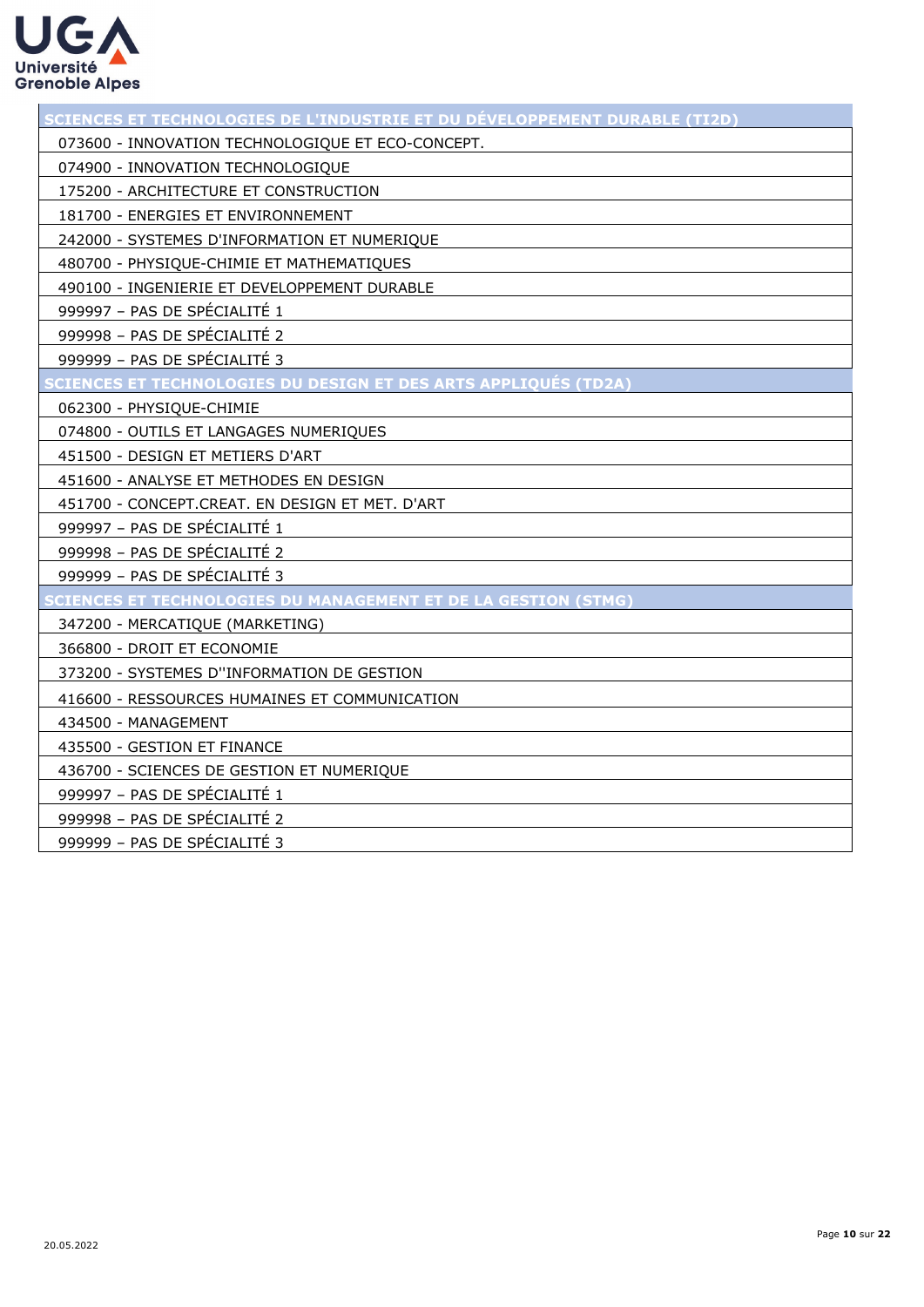

## **List of all series of « baccaulauréat » with their options**

| <b>Nouveau Bac Général (NBGE)</b>                                                                    |
|------------------------------------------------------------------------------------------------------|
| 030203 - ANGLAIS LV3                                                                                 |
| 035103 - BASQUE LV3                                                                                  |
| 031203 - NEERLANDAIS LV3                                                                             |
| 030403 - CHINOIS LV3                                                                                 |
| 030303 - ARABE LV3                                                                                   |
| 036203 - PROVENCAL LV3                                                                               |
| 030603 - ESPAGNOL LV3                                                                                |
| 030903 - ITALIEN LV3                                                                                 |
| 031003 - JAPONAIS LV3                                                                                |
| 031103 - PORTUGAIS LV3                                                                               |
| 030103 - ALLEMAND LV3                                                                                |
| 031403 - RUSSE LV3                                                                                   |
| 275700 - HISTOIRE DES ARTS                                                                           |
| 083200 - MUSIQUE                                                                                     |
| 090100 - ARTS PLASTIQUES                                                                             |
| 278000 - ATELIER ARTISTIQUE                                                                          |
| 285200 - CINEMA-AUDIOVISUEL                                                                          |
| 082500 - DANSE                                                                                       |
| 102500 - HIPPOLOGIE ET EQUITATION                                                                    |
| 003000 - PRATIQUES SOCIALES ET CULTURELLES                                                           |
| 100100 - EDUCATION PHYSIQUE ET SPORTIVE                                                              |
| 278500 - THEATRE                                                                                     |
| 005300 - LANGUE DES SIGNES FRANCAISE                                                                 |
| 020300 - LANGUES ET CULTURES DE L'ANTIQUITE LATIN                                                    |
| 020400 - LANGUES ET CULTURES DE L'ANTIQUITE GREC                                                     |
| 480400 - MATHEMATIQUES EXPERTES                                                                      |
| 365700 - DROIT GRANDS ENJEUX MONDE CONTEMPORAIN                                                      |
| 480300 - MATHEMATIQUES COMPLEMENTAIRES                                                               |
| 309700 - AGRONOMIE-ECONOMIE-TERRITOIRES                                                              |
| CIENCES ET TECHNIQUES DU THÉÂTRE, DE LA MUSIQUE ET DE LA DANSE (2TMD)                                |
| 275700 - HISTOIRE DES ARTS                                                                           |
| 083200 - MUSIQUE                                                                                     |
| 082500 - DANSE                                                                                       |
| SCIENCES ET TECHNOLOGIES DE LA SANTÉ ET DU SOCIAL (ST2S)                                             |
| 275700 - HISTOIRE DES ARTS                                                                           |
| 083200 - MUSIQUE                                                                                     |
| 090100 - ARTS PLASTIQUES                                                                             |
| 278000 - ATELIER ARTISTIQUE                                                                          |
| 285200 - CINEMA-AUDIOVISUEL                                                                          |
| 082500 - DANSE                                                                                       |
| 100100 - EDUCATION PHYSIQUE ET SPORTIVE                                                              |
| 278500 - THEATRE                                                                                     |
| 005300 - LANGUE DES SIGNES FRANCAISE                                                                 |
| <b>SCIENCES ET TECHNOLOGIES DE L'AGRONOMIE ET DU VIVANT (STAV)</b><br>600200 - HIPPOLOGIE-EQUITATION |
|                                                                                                      |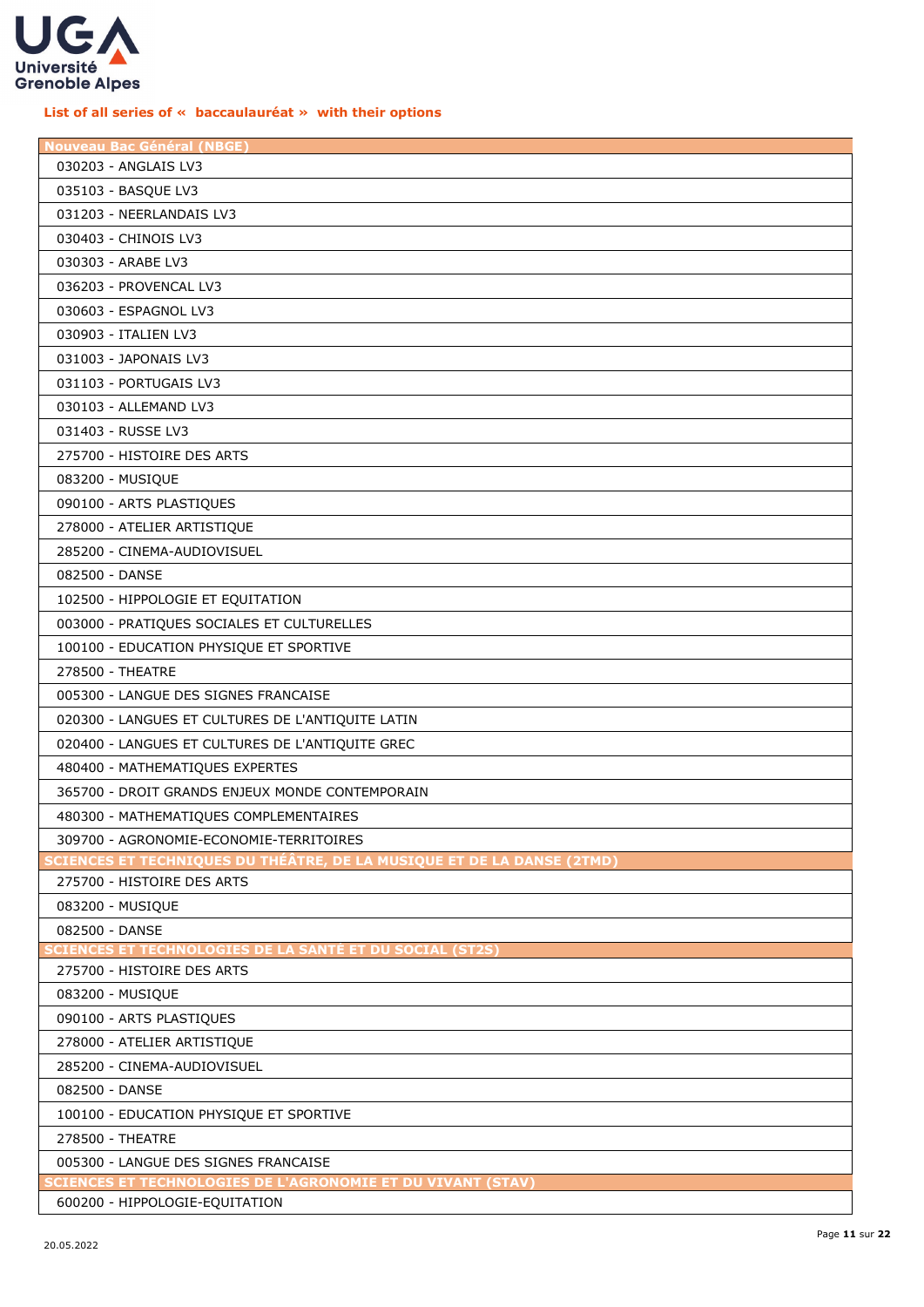

| 693800 - PRATIQUES SOC. ET CULTUR.                                                                |
|---------------------------------------------------------------------------------------------------|
| 691400 - E.P.S.                                                                                   |
| 653000 - PRATIQUES PROF.                                                                          |
| SCIENCES ET TECHNOLOGIES DU DESIGN ET DES ARTS APPLIQUÉS (TD2A)                                   |
| 275700 - HISTOIRE DES ARTS                                                                        |
| 083200 - MUSIQUE                                                                                  |
| 090100 - ARTS PLASTIQUES                                                                          |
| 285200 - CINEMA-AUDIOVISUEL                                                                       |
| 082500 - DANSE                                                                                    |
| 100100 - EDUCATION PHYSIQUE ET SPORTIVE                                                           |
| 278500 - THEATRE                                                                                  |
|                                                                                                   |
| 005300 - LANGUE DES SIGNES FRANCAISE                                                              |
| SCIENCES ET TECHNOLOGIES DE L'HÔTELLERIE ET DE LA RESTAURATION (STHR)<br>031203 - NEERLANDAIS LV3 |
|                                                                                                   |
| 030603 - ESPAGNOL LV3                                                                             |
| 083200 - MUSIQUE                                                                                  |
| 090100 - ARTS PLASTIQUES                                                                          |
| 285200 - CINEMA-AUDIOVISUEL                                                                       |
| 100100 - EDUCATION PHYSIQUE ET SPORTIVE                                                           |
| 278500 - THEATRE                                                                                  |
| SCIENCES ET TECHNOLOGIES DE L'INDUSTRIE ET DU DÉVELOPPEMENT DURABLE (TI2D)                        |
| 275700 - HISTOIRE DES ARTS                                                                        |
| 083200 - MUSIQUE                                                                                  |
| 090100 - ARTS PLASTIQUES                                                                          |
| 285200 - CINEMA-AUDIOVISUEL                                                                       |
| 100100 - EDUCATION PHYSIQUE ET SPORTIVE                                                           |
| 278500 - THEATRE                                                                                  |
| 005300 - LANGUE DES SIGNES FRANCAISE                                                              |
| 104100 - EDUC. PHYSIQUE ET SPORTIVE DE COMPLEMENT                                                 |
| <b>SCIENCES ET TECHNOLOGIES DE LABORATOIRE (STL)</b>                                              |
| 275700 - HISTOIRE DES ARTS                                                                        |
| 083200 - MUSIQUE                                                                                  |
| 090100 - ARTS PLASTIQUES                                                                          |
|                                                                                                   |
| 285200 - CINEMA-AUDIOVISUEL                                                                       |
| 082500 - DANSE                                                                                    |
| 100100 - EDUCATION PHYSIQUE ET SPORTIVE                                                           |
| 278500 - THEATRE                                                                                  |
| 005300 - LANGUE DES SIGNES FRANCAISE                                                              |
| <b>CIENCES ET TECHNOLOGIES DU MANAGEMENT ET DE LA GESTION (STMG)</b>                              |
| 275700 - HISTOIRE DES ARTS                                                                        |
| 083200 - MUSIQUE                                                                                  |
| 090100 - ARTS PLASTIQUES                                                                          |
| 278000 - ATELIER ARTISTIQUE                                                                       |
| 285200 - CINEMA-AUDIOVISUEL                                                                       |
| 082500 - DANSE<br>100100 - EDUCATION PHYSIQUE ET SPORTIVE                                         |
| 278500 - THEATRE                                                                                  |
| 005300 - LANGUE DES SIGNES FRANCAISE                                                              |
| 104100 - EDUC. PHYSIQUE ET SPORTIVE DE COMPLEMENT                                                 |
|                                                                                                   |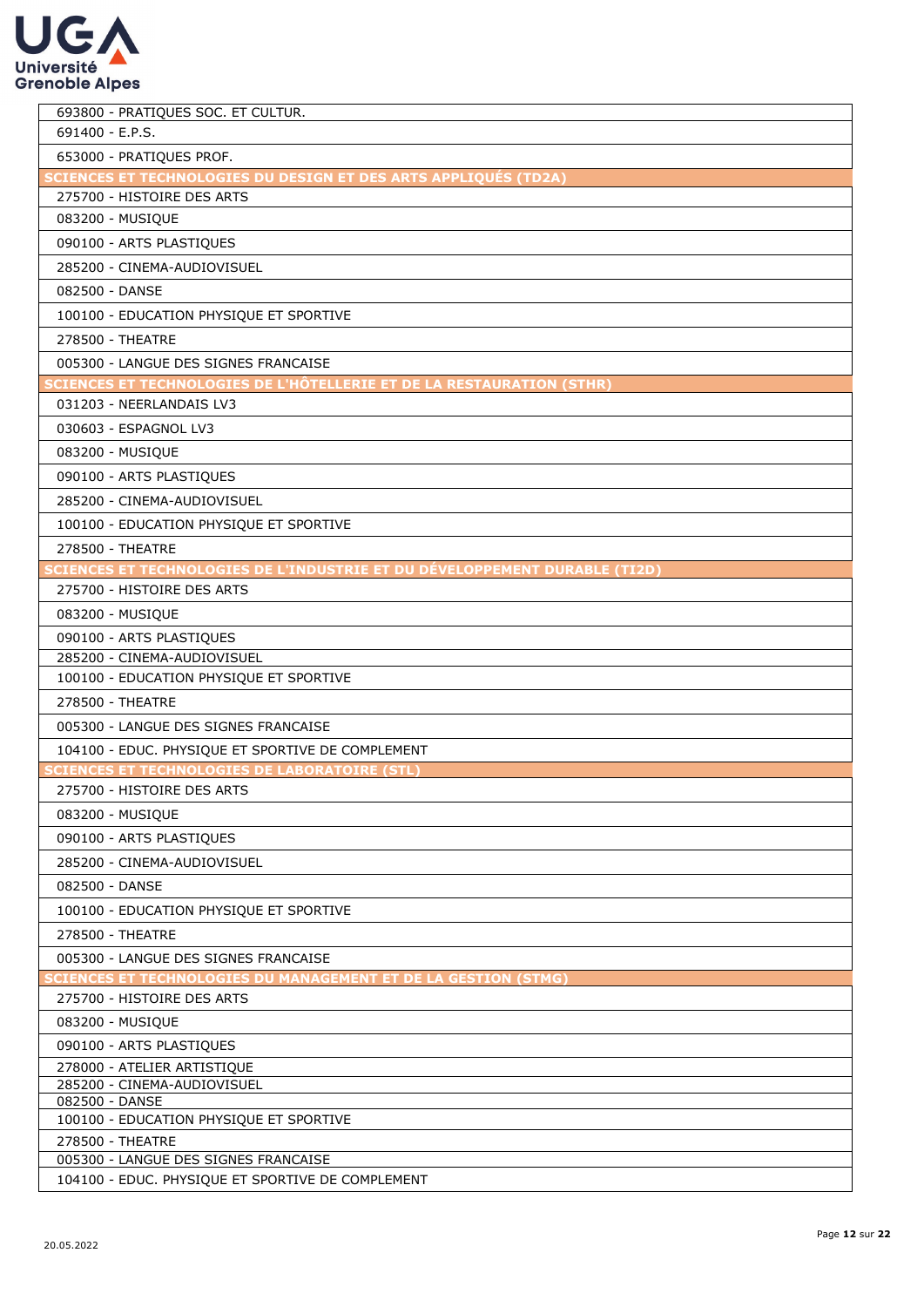

## <span id="page-12-0"></span>**SECTION « SOCIAL AND PROFESSIONAL CATEGORIES» OF PARENTS OR STUDENTS**

#### *(If the student is employed (unemployed persons who have already worked) must be coded in their former occupation)*

| Code | <b>Designation</b>                                                                   | <b>Comments</b>                                                                                                                                                     |
|------|--------------------------------------------------------------------------------------|---------------------------------------------------------------------------------------------------------------------------------------------------------------------|
| 10   | Farmer-operators                                                                     | farmers, breeders, foresters, horticulturists, market gardeners, fishermen's<br>bosses                                                                              |
| 21   | Artisans                                                                             | small bosses with less than 10 employees: roofers, carpenters, shoemakers,<br>blacksmiths, garage owners, masons, painters, truck drivers,                          |
| 22   | Merchants and similar                                                                | food retailers, coffee shop owners, restaurants, hotels, real estate agents,<br>insurance agents,                                                                   |
| 23   | Heads of companies with 10 or more<br>employees                                      | CEOs, corporate directors, contractors, wholesalers                                                                                                                 |
| 31   | Liberal Professions                                                                  | doctors, dentists, psychologists, veterinarians, pharmacists, lawyers,<br>notaries, legal advisers, accountants, architects                                         |
| 33   | <b>Public Service Executives</b>                                                     | category A civil service and assimilated: civil administrators, administrative<br>attachés, army and gendarmerie officers                                           |
| 34   | Professors, scientific professions<br>(including doctor hosp)                        | school management staff, associate professors, trainees and certified<br>professors, higher education teachers, researchers, hospital doctors, etc.                 |
| 35   | Information, Arts and Entertainment<br>Professions                                   | journalists, writers, artists, artists, librarians, arts and entertainment<br>professions, museum curators                                                          |
| 36   | Officer and cadet, officer of the armies                                             |                                                                                                                                                                     |
| 37   | Administrative and commercial<br>executives of companies                             | administrative and financial executives of small and medium-sized enterprises                                                                                       |
| 38   | Engineers and technical managers                                                     | engineers, technical directors, production managers, seagoing personnel,<br>merchant navy officers                                                                  |
| 42   | Teachers and similar                                                                 | Teachers, CPEs, assistant teachers, supervisors, monitors and sports<br>educators                                                                                   |
| 43   | Intermediate occupations health and<br>social work                                   | nurses, nursery nurses, midwives, social workers, specialised educators,<br>socio-cultural workers, pharmacy assistants, etc.                                       |
| 44   | Clergy, religious                                                                    | secular clergy, regular clergy                                                                                                                                      |
| 45   | Intermediate Administrative<br>Occupations in the Public Service                     | category B of the civil service, PTT controllers, taxes, , inspectors and<br>police officers, warrant officers,                                                     |
| 46   | Intermediate administrative and<br>commercial commercial professions of<br>companies | executive secretaries, representatives, accounting technicians, department<br>heads, store managers, salespeople, etc.                                              |
| 47   | Technicians                                                                          | Various technicians, industrial draughtsmen, surveyors, technical assistant                                                                                         |
| 48   | Supervisors, foremen                                                                 | boatswains (fishing, merchant navy), foremen and site supervisors (non-<br>managerial staff)                                                                        |
| 50   | <b>Educator Assistance</b>                                                           |                                                                                                                                                                     |
| 52   | Civilian employees and public service<br>employees                                   | employees of the post office and France Télecom, office employees, care<br>assistants, switchboard operators, administrative assistants, ambulance<br>drivers, etc. |
| 53   | Police and military                                                                  | constables, police officers, firefighters, penitentiary wardens                                                                                                     |
| 54   | Corporate administrative staff                                                       | clerical staff, switchboard operators, hostesses private company receptionists,<br>stewardesses                                                                     |
| 55   | Commercial workers                                                                   | salespeople, cashiers, gas station attendants                                                                                                                       |
| 56   | Personal Direct Services Staff                                                       | waiters, manicurists, beauticians, hairdressers (salaried), concierges,<br>childminders, nursery assistants, etc.                                                   |
| 61   | Qualified workers                                                                    | mechanics, miners, gardeners, public works, welders, dockworkers,<br>storekeepers, vehicle drivers                                                                  |
| 66   | Unqualified workers                                                                  | apprentice bakers, delicatessen workers, material handlers                                                                                                          |
| 69   | Farm workers                                                                         | workers in animal husbandry, market gardening, horticulture, viticulture,<br>and sea-fishermen                                                                      |
| 71   | Retirees - former farmers                                                            |                                                                                                                                                                     |
| 72   | Retired - former craftsmen, merchants,<br>business leaders                           |                                                                                                                                                                     |
| 73   | Retired - former executives and middle<br>management                                 |                                                                                                                                                                     |
| 76   | Pensioners - former employees and<br>workers                                         |                                                                                                                                                                     |
| 81   | Unemployed, never worked                                                             |                                                                                                                                                                     |
| 82   | Other persons without activity                                                       |                                                                                                                                                                     |
| 99   | Unknown or not applicable                                                            |                                                                                                                                                                     |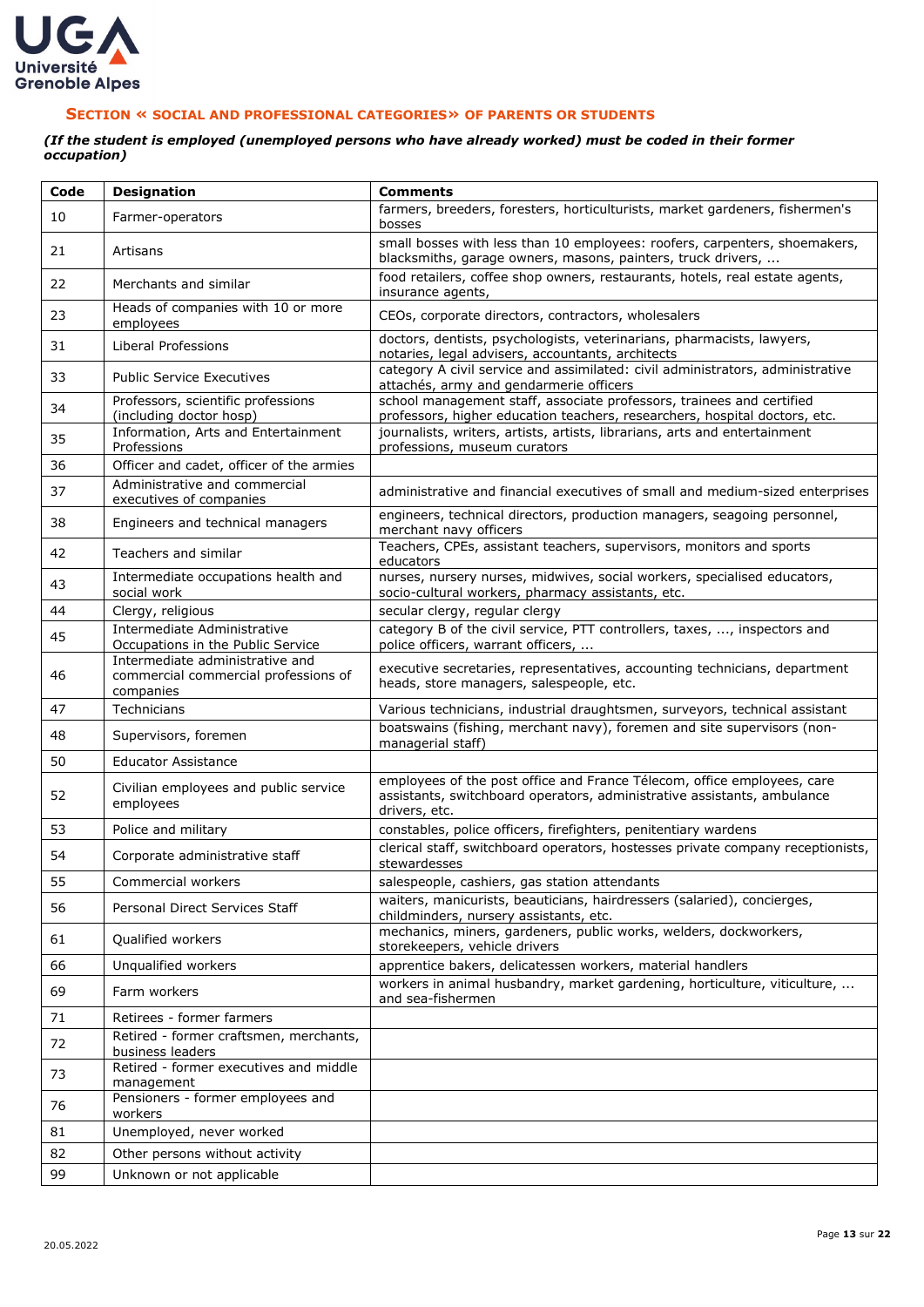

#### <span id="page-13-0"></span>**SECTION « PROFESSIONAL ACTIVITYY »**

| 00 | Other activities                          |
|----|-------------------------------------------|
|    | Student benefiting from a future job      |
|    | Student civil servant or military student |
|    | Medical Intern                            |

## <span id="page-13-1"></span>**SECTION « WORK QUOTA »**

| A           | Full time (>= academic year) including apprenticeship and professional contracts |  |  |
|-------------|----------------------------------------------------------------------------------|--|--|
| B           | Part-time $+150H/$ trim. (>= academic year)                                      |  |  |
| $\mathbf C$ | Part-time -150H/trim. $(>=$ academic year)                                       |  |  |
| D           | Part-time -150H/trim. (>= academic year)                                         |  |  |
| Е           | $\Box$ with indemnity<br>$\Box$ without indemnity<br>Job seaker                  |  |  |
| G           | Full-time - thesis funding                                                       |  |  |
| н           | Part-time - thesis funding                                                       |  |  |

## <span id="page-13-2"></span>**SECTION « DISABILITY STATUS »**

|                         | Visual impairment-blindness             |
|-------------------------|-----------------------------------------|
| $\overline{\mathbf{2}}$ | Visual impairments-other                |
| 3                       | Severe hearing impairment-deafness      |
| 4                       | Hearing impairment-deafness-other       |
| 5                       | Motor disabilities-manual disability    |
| 6                       | Motor impairments - locomotion disorder |
| 7                       | Psychological disturbances              |
| 8                       | Disabling diseases                      |
| 9                       | Cognitive learning disorders            |
| 10                      | Temporary incapacity                    |
| 11                      | Other disabilities                      |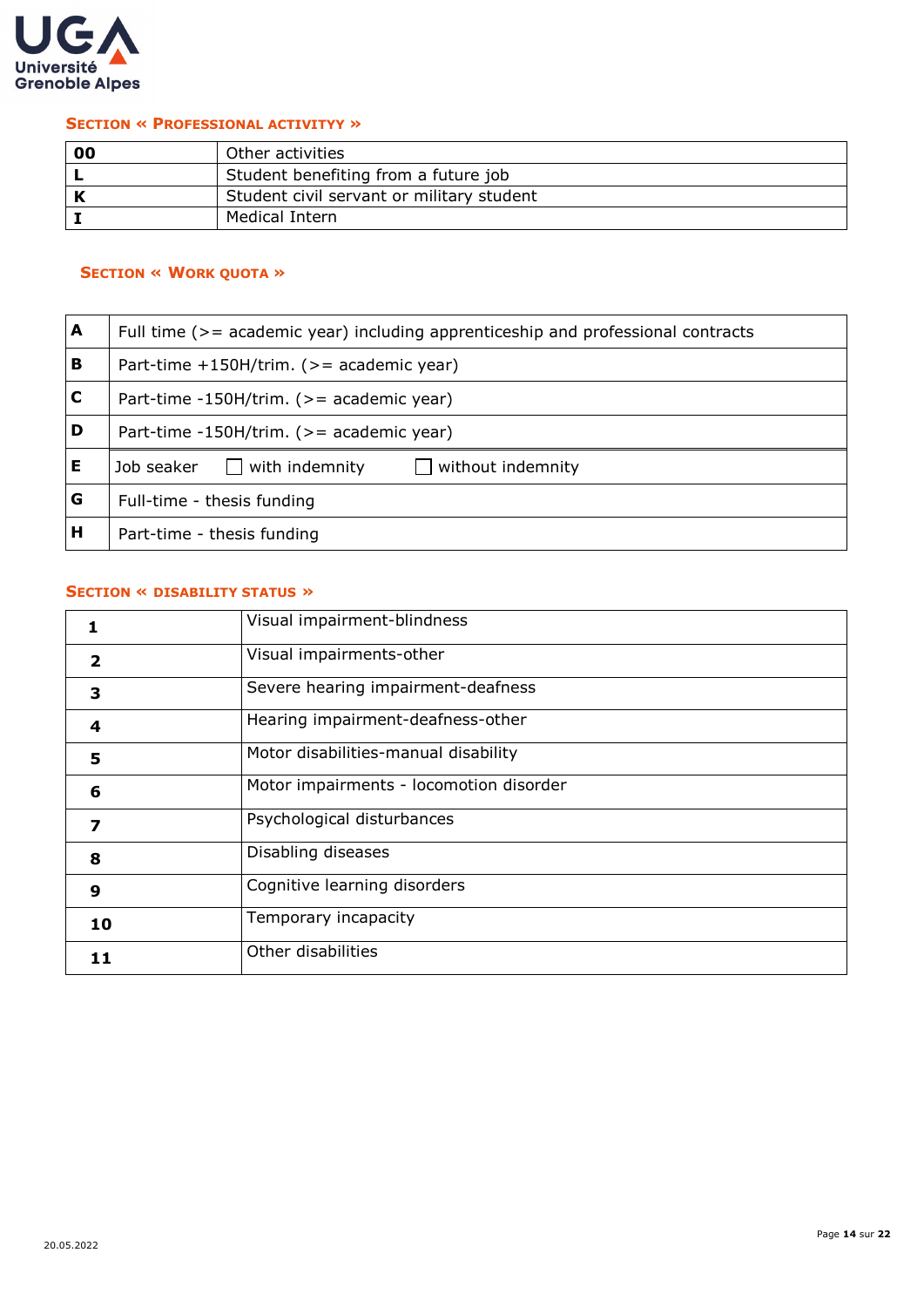

| Code         | Designation of the financial support                                 | Code         | Designation of the financial support |
|--------------|----------------------------------------------------------------------|--------------|--------------------------------------|
| 1            | Scholarship based on social criteria                                 | $\mathbf{o}$ | Other scholarship                    |
| A            | Financial support for PhD students                                   | Q            | No financial support                 |
| $\mathbf C$  | Scholarship based on university criteria                             | R.           | Merit scholarship                    |
| D            | Scholarship without fees exemption<br>(local authorities)            | $\mathbf{s}$ | French government scholarship        |
| F            | Foreign government scholarship                                       | T            | Mobility scholarship                 |
| G            | Loan of honor                                                        | $\mathbf v$  | Scholarship pending                  |
| H            | Bank loan                                                            | W            | Salary association                   |
| $\mathbf{I}$ | Parents resources                                                    | X            | Other financial support              |
| J            | Spouse resources                                                     | Y            | CNRS laboratory salary               |
| K            | Salary                                                               | Â            | Research allowance (region)          |
| L            | Unemployment benefit or<br>reclassification training allowance (AFR) | Ä            | Research allowance (ADEME)           |
| М            | Regional scholarship                                                 | È            | Study allowance                      |
| N            | <b>ERASMUS Scholarship</b>                                           |              |                                      |

## <span id="page-14-0"></span>**SECTION « FINANCIAL SUPPORTS » – SCHOLARSHIP – ALLOCATIONS »**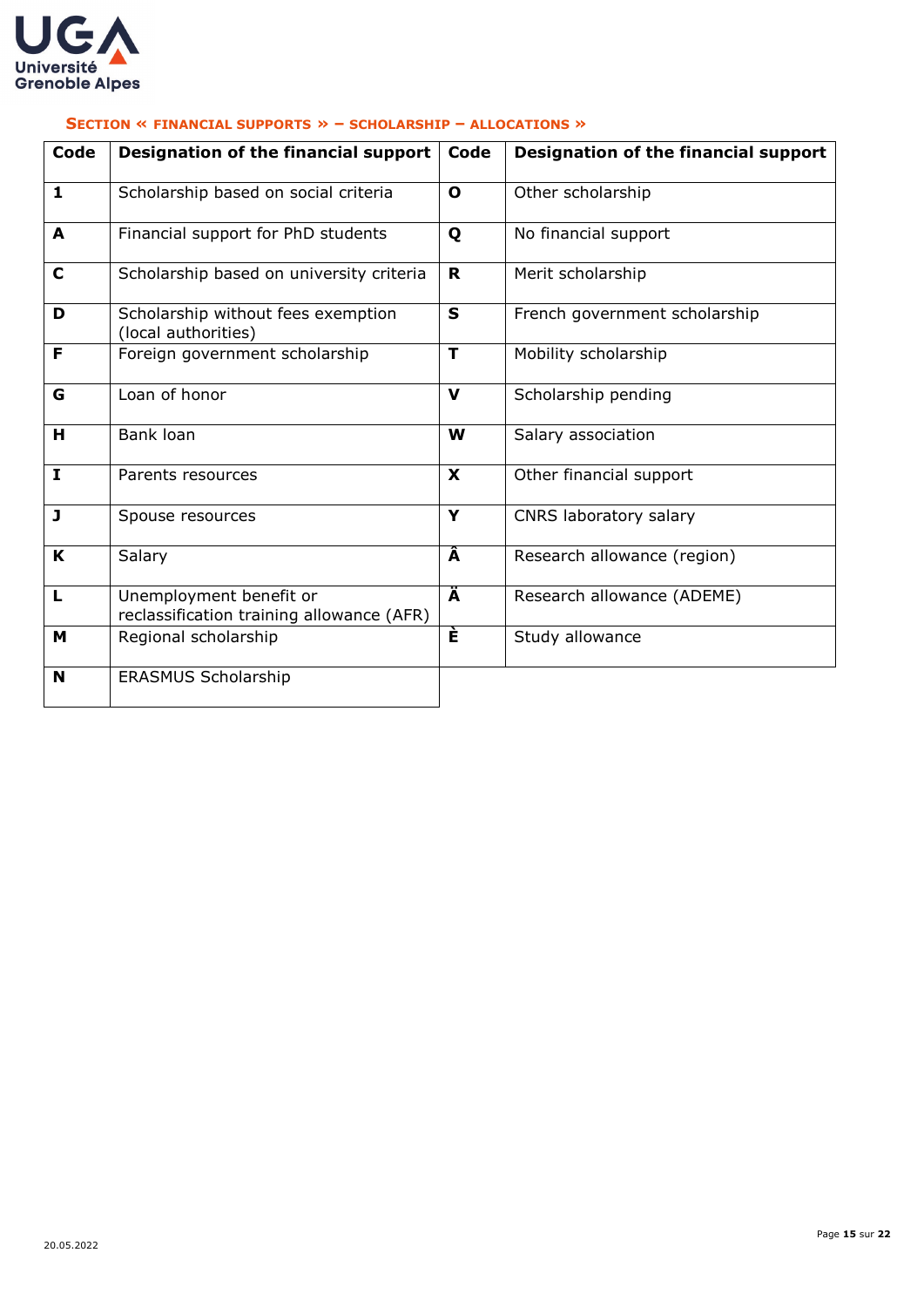

#### <span id="page-15-0"></span>**SECTION « SPORTS »**

| <b>ODE</b>     | <b>LIBELLE</b>              | <b>CODE</b> | <b>LIBELLE</b>         |
|----------------|-----------------------------|-------------|------------------------|
| AA             | V.T.T.                      | <b>BV</b>   | <b>SAVATE</b>          |
| AB             | AERONAUTIQUE                | <b>BW</b>   | SKI                    |
| <b>AC</b>      | <b>ATHLETISME</b>           | <b>BX</b>   | <b>SKI ALPIN</b>       |
| <b>AD</b>      | <b>AUTOMOBILE</b>           | BY          | <b>SKI FOND</b>        |
| <b>AE</b>      | <b>AVIRON</b>               | <b>BZ</b>   | <b>SKI NAUTIQUE</b>    |
| <b>AF</b>      | <b>BADMINTON</b>            | CA          | <b>SPORT BOULES</b>    |
| AG             | <b>BALL-TRAP</b>            | CB          | <b>SPORTS DE GLACE</b> |
| AH             | <b>BASEBALL</b>             | cc          | <b>SQUASH</b>          |
| AI             | <b>BASKET-BALL</b>          | <b>CD</b>   | <b>SURF</b>            |
| LA             | <b>BIATHLON</b>             | <b>CE</b>   | <b>TAEKWONDO</b>       |
| <b>AK</b>      | <b>BILLARD</b>              | <b>CF</b>   | <b>TENNIS</b>          |
| <b>AL</b>      | <b>BOWLING</b>              | CG          | TENNIS DE TABLE        |
| AM             | <b>BOXE</b>                 | <b>CH</b>   | <b>TIR</b>             |
| <b>AN</b>      | <b>BOXE FRANCAISE</b>       | CI          | TIR A L'ARC            |
| <b>AO</b>      | CANOE-KAYAK                 | <b>CJ</b>   | <b>TRIATHLON</b>       |
| $\mathbf{CO}$  | <b>COURSE ORIENTATION</b>   | <b>CK</b>   | <b>VOILE</b>           |
| <b>CP</b>      | <b>CYCLISME</b>             | <b>CL</b>   | <b>VOL A VOILE</b>     |
| CQ             | <b>DANSE</b>                | CM          | <b>VOL LIBRE</b>       |
| <b>AP</b>      | EQUITATION                  | <b>CN</b>   | <b>VOLLEY BALL</b>     |
| <b>AQ</b>      | <b>ESCALADE</b>             |             |                        |
| <b>AR</b>      | <b>ESCRIME</b>              |             |                        |
| <b>AS</b>      | ETUDE ET SPORTS SOUS MARINS |             |                        |
| <b>AT</b>      | <b>FOOTBALL</b>             |             |                        |
| <b>AU</b>      | FOOTBALL AMERICAIN          |             |                        |
| AV             | <b>GOLF</b>                 |             |                        |
| <b>AW</b>      | GYMNASTIQUE                 |             |                        |
| <b>AX</b>      | GYMNASTIQUE: Gymnastique    |             |                        |
|                | Rythmique                   |             |                        |
| <b>AY</b>      | HALTEROPHILIE               |             |                        |
| <b>AZ</b>      | <b>HANDBALL</b>             |             |                        |
| <b>BA</b>      | <b>HANDISPORT</b>           |             |                        |
| <b>BB</b>      | <b>HOCKEY</b>               |             |                        |
| <b>BC</b>      | <b>JUDO</b>                 |             |                        |
| <b>BD</b>      | <b>KARATE</b>               |             |                        |
| <b>BE</b>      | LUTTE                       |             |                        |
| <b>BF</b>      | MONTAGNE ET ESCALADE        |             |                        |
| BG             | <b>MOTOCYCLISME</b>         |             |                        |
| <b>BH</b>      | MOTONAUTIQUE                |             |                        |
| B <sub>I</sub> | <b>NATATION</b>             |             |                        |
| <b>BJ</b>      | NATATION : water-polo       |             |                        |
| <b>BK</b>      | PARACHUTISME                |             |                        |
| <b>BL</b>      | PELOTE BASQUE               |             |                        |
| <b>BM</b>      | PENTATHLON MODERNE          |             |                        |
| <b>BN</b>      | PETANQUE                    |             |                        |
| <b>BO</b>      | PLANCHE A VOILE             |             |                        |
| <b>BP</b>      | <b>PLONGEE</b>              |             |                        |
| <b>BQ</b>      | ROLLER SKATING              |             |                        |
| <b>BR</b>      | <b>RUBGY A XIII</b>         |             |                        |
| <b>BS</b>      | <b>RUGBY</b>                |             |                        |
| <b>BT</b>      | <b>SAUT A SKI</b>           |             |                        |
| <b>BU</b>      | SAUVETAGE SECOURISME        |             |                        |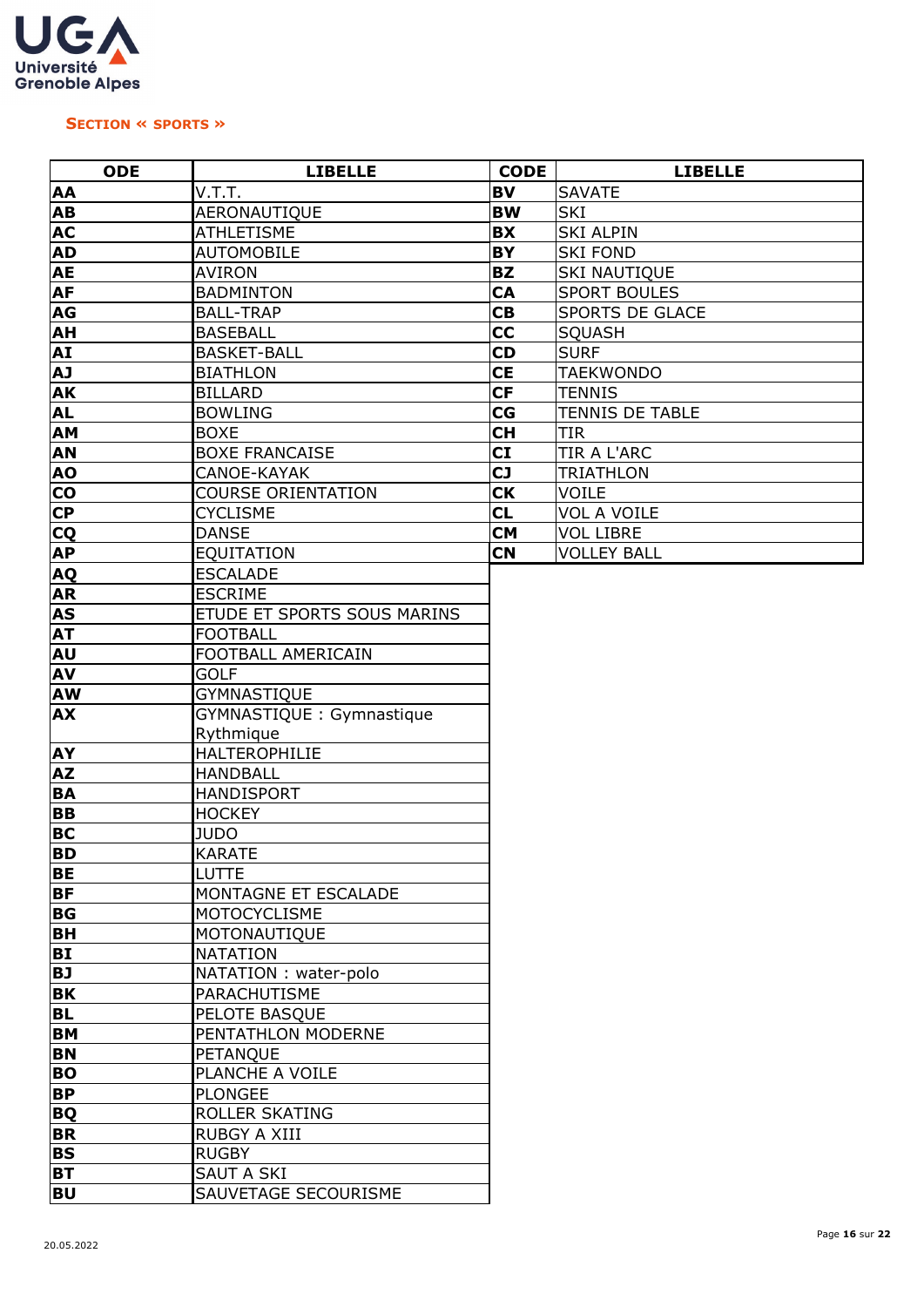

## <span id="page-16-0"></span>**SECTION « COUNTRIES CODES »**

## **European Union Countries**

| <b>Country code</b> | <b>Country designation</b>              | <b>Nationality</b><br>code | <b>Nationality designation</b> |
|---------------------|-----------------------------------------|----------------------------|--------------------------------|
| 212                 | AFGHANISTAN                             | 212                        | AFGHAN(E)                      |
| 303                 | AFRIQUE DU SUD                          | 303                        | SUD AFRICAIN(E)                |
| 125                 | ALBANIE                                 | 125                        | ALBANAIS(E)                    |
| 352                 | <b>ALGERIE</b>                          | 352                        | ALGERIEN(NE)                   |
| 109                 | <b>ALLEMAGNE</b>                        | 109                        | ALLEMAND(E)                    |
| 130                 | ANDORRE                                 | 130                        | ANDORRAN(NE)                   |
| 395                 | ANGOLA                                  | 395                        | ANGOLAIS(E)                    |
| 441                 | ANTIGUA ET BARBUDA                      | 441                        | ANTIGUA ET BARBUDA             |
| 201                 | ARABIE SAOUDITE                         | 201                        | SAOUDIEN(NE)                   |
| 415                 | ARGENTINE                               | 415                        | ARGENTIN(E)                    |
| 252                 | ARMENIE                                 | 252                        | ARMENIEN(E)                    |
| 501                 | <b>AUSTRALIE</b>                        | 501                        | AUSTRALIEN(NE)                 |
| 990                 | <b>AUTRES PAYS</b>                      | 990                        | <b>INCONNUE</b>                |
| 110                 | <b>AUTRICHE</b>                         | 110                        | AUTRICHIEN(NE)                 |
| 253                 | AZERBAIDJAN                             | 253                        | AZERI(E)                       |
| 436                 | <b>BAHAMAS</b>                          | 436                        | <b>BAHAMAS</b>                 |
| 249                 | <b>BAHREIN</b>                          | 249                        | BARHEINIEN(NE)                 |
| 246                 | BANGLADESH                              | 246                        | BENGALI(E)                     |
| 434                 | <b>BARBADE</b>                          | 434                        | <b>BARBADE</b>                 |
| 131                 | <b>BELGIQUE</b>                         | 131                        | <b>BELGE</b>                   |
| 429                 | <b>BELIZE</b>                           | 429                        | <b>BELIZE</b>                  |
| 327                 | <b>BENIN</b>                            | 327                        | BENINOIS(E)                    |
| 214                 | <b>BHOUTAN</b>                          | 214                        | <b>BHOUTAN</b>                 |
| 148                 | <b>BIELORUSSIE</b>                      | 148                        | <b>BIELORUSSE</b>              |
| 224                 | <b>BIRMANIE</b>                         | 224                        | BIRMAN(E)                      |
| 418                 | <b>BOLIVIE</b>                          | 418                        | BOLIVIEN(NE)                   |
| 118                 | <b>BOSNIE HERZEGOVINE</b>               | 118                        | <b>BOSNIAQUE</b>               |
| 347                 | <b>BOTSWANA</b>                         | 347                        | BOTSWANAIS(E)                  |
| 416                 | <b>BRESIL</b>                           | 416                        | BRESILIEN(NE)                  |
| 225                 | <b>BRUNEI</b>                           | 225                        | <b>BRUNEI</b>                  |
| 111                 | <b>BULGARIE</b>                         | 111                        | <b>BULGARE</b>                 |
| 331                 | <b>BURKINA FASO</b>                     | 331                        | <b>BURKINABE</b>               |
| 321                 | <b>BURUNDI</b>                          | 321                        | BURUNDAIS(E)                   |
| 234                 | CAMBODGE                                | 234                        | CAMBODGIEN(NE)                 |
| 322                 | CAMEROUN                                | 322                        | CAMEROUNAIS(E)                 |
| 401                 | CANADA                                  | 401                        | CANADIEN(NE)                   |
| 396                 | CAP VERT                                | 396                        | CAP VERDIEN(NE)                |
| 417                 | <b>CHILI</b>                            | 417                        | CHILIEN(NE)                    |
| 216                 | <b>CHINE</b>                            | 216                        | CHINOIS(E)                     |
| 254                 | <b>CHYPRE</b>                           | 254                        | <b>CHYPRIOTE</b>               |
| 419                 | COLOMBIE                                | 419                        | COLOMBIEN(NE)                  |
| 397                 | <b>COMORES</b>                          | 397                        | COMORIEN(NE)                   |
| 324                 | <b>CONGO</b>                            | 324                        | CONGOLAIS(E)                   |
| 239                 | COREE-République de Corée               | 239                        | SUD COREEN(NE)                 |
| 238                 | COREE-République Populaire Démocratique | 238                        | NORD COREEN(NE)                |
| 406                 | <b>COSTA RICA</b>                       | 406                        | COSTA RICAIN(E)                |
| 326                 | COTE D'IVOIRE                           | 326                        | IVOIRIEN(NE)                   |
| 119                 | <b>CROATIE</b>                          | 119                        | <b>CROATE</b>                  |
| 407                 | <b>CUBA</b>                             | 407                        | CUBAIN(E)                      |
| 101                 | <b>DANEMARK</b>                         | 101                        | DANOIS(E)                      |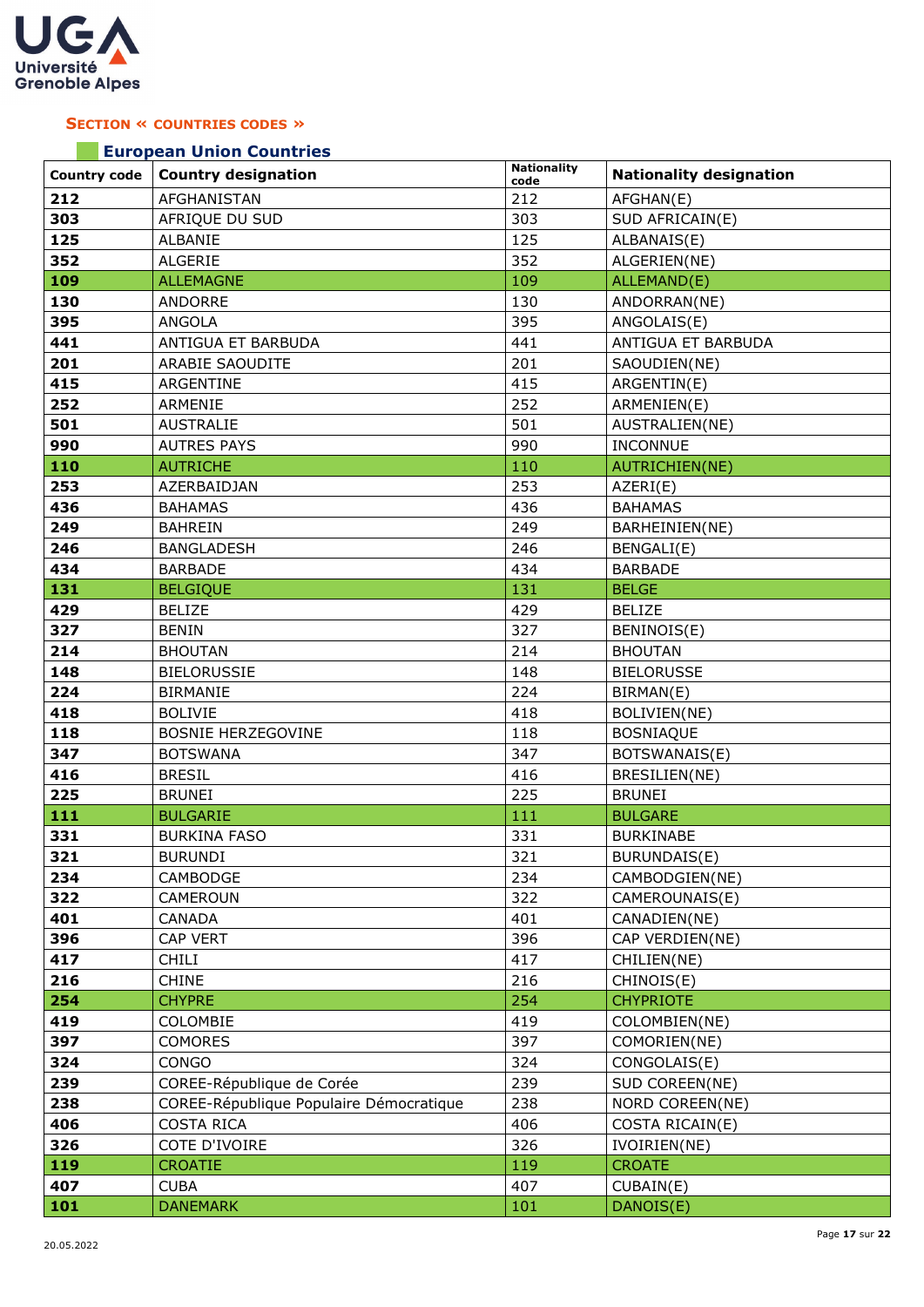

| 399 | <b>DJIBOUTI</b>                       | 399 | DJIBOUTIEN(NE)              |
|-----|---------------------------------------|-----|-----------------------------|
| 438 | <b>DOMINIQUE</b>                      | 438 | DOMINICAIN(E)               |
| 301 | <b>EGYPTE</b>                         | 301 | EGYPTIEN(NE)                |
| 414 | EL SALVADOR                           | 414 | EL SALVADORIEN(NE)          |
| 247 | <b>EMIRATS ARABES UNIS</b>            | 247 | <b>EMIRATS ARABES UNIS</b>  |
| 420 | <b>EQUATEUR</b>                       | 420 | EQUATORIEN(NE)              |
| 317 | <b>ERYTHREE</b>                       | 317 | <b>ERYTHREE</b>             |
| 134 | <b>ESPAGNE</b>                        | 134 | ESPAGNOL(E)                 |
| 106 | <b>ESTONIE</b>                        | 106 | ESTONIEN(NE)                |
| 404 | <b>ETATS UNIS</b>                     | 404 | AMERICAIN(E)                |
| 315 | <b>ETHIOPIE</b>                       | 315 | ETHIOPIEN(NE)               |
| 999 | ETRANGER SANS AUTRE INDICATION        | 999 | <b>INCONNUE</b>             |
| 508 | FIDJI                                 | 508 | <b>FIDJI</b>                |
| 105 | <b>FINLANDE</b>                       | 105 | FINLANDAIS(E)               |
| 100 | <b>FRANCE</b>                         | 100 | <b>FRANCAIS(E)</b>          |
| 328 | <b>GABON</b>                          | 328 | GABONAIS(E)                 |
| 304 | GAMBIE                                | 304 | GAMBIEN(NE)                 |
| 255 | <b>GEORGIE</b>                        | 255 | GEORGIEN(NE)                |
| 329 | <b>GHANA</b>                          | 329 | GHANEEN(NE)                 |
| 133 | GIBRALTAR (TERRITOIRE DU ROYAUME UNI) | 133 | BRITANNIQUE                 |
| 126 | <b>GRECE</b>                          | 126 | GREC(QUE)                   |
| 435 | <b>GRENADE</b>                        | 435 | <b>GRENADE ETGRENADINES</b> |
| 430 | <b>GROENLAND</b>                      | 430 | DANOIS(E)                   |
| 409 | <b>GUATEMALA</b>                      | 409 | <b>GUATEMALTEQUE</b>        |
| 330 | <b>GUINEE</b>                         | 330 | GUINEEN(NE)                 |
| 392 | <b>GUINEE BISSAU</b>                  | 392 | GUINEEN(NE) BISSAU          |
| 314 | <b>GUINEE EQUATORIALE</b>             | 314 | GUINEEN(NE) EQUATORI        |
| 428 | <b>GUYANE</b>                         | 428 | GUYANAIS(E)                 |
| 410 | <b>HAITI</b>                          | 410 | HAITIEN(NE)                 |
| 411 | <b>HONDURAS</b>                       | 411 | HONDURIEN(NE)               |
| 112 | <b>HONGRIE</b>                        | 112 | HONGROIS(E)                 |
| 390 | <b>ILE MAURICE</b>                    | 390 | MAURICIEN(NE)               |
| 503 | <b>ILE PITCAIRN</b>                   | 503 | BRITANNIQUE                 |
| 515 | <b>ILES MARSHALL</b>                  | 515 | <b>ILES MARSHALL</b>        |
| 512 | <b>ILES SALOMON</b>                   | 512 | SALOMON                     |
| 223 | <b>INDE</b>                           | 223 | INDIEN(NE)                  |
| 231 | INDONESIE                             | 231 | INDONESIEN(NE)              |
| 204 | IRAN                                  | 204 | IRANIEN(NE)                 |
| 203 | <b>IRAQ</b>                           | 203 | IRAKIEN(NE)                 |
| 136 | <b>IRLANDE ou EIRE</b>                | 136 | IRLANDAIS(E)                |
| 102 | <b>ISLANDE</b>                        | 102 | ISLANDAIS(E)                |
| 207 | <b>ISRAEL</b>                         | 207 | ISRAELIEN(NE)               |
| 127 | <b>ITALIE</b>                         | 127 | ITALIEN(NE)                 |
| 426 | JAMAIQUE                              | 426 | JAMAICAIN(E)                |
| 217 | <b>JAPON</b>                          | 217 | JAPONAIS(E)                 |
| 222 | <b>JORDANIE</b>                       | 222 | JORDANIEN(NE)               |
| 256 | KAZAKHSTAN                            | 256 | KAZAKH                      |
| 332 | <b>KENYA</b>                          | 332 | KENYAN(NE)                  |
| 257 | KIRGHIZISTAN                          | 257 | KIRGHIZISTANAIS(E)          |
| 513 | KIRIBATI                              | 513 | KIRIBATI                    |
| 157 | <b>KOSOVO</b>                         | 157 | KOSOVO                      |
| 240 | <b>KOWEIT</b>                         | 240 | KOWEITIEN(NE)               |
| 241 | <b>LAOS</b>                           | 241 | LAOTIEN(NE)                 |
| 348 | <b>LESOTHO</b>                        | 348 | <b>LESOTHO</b>              |
|     |                                       |     |                             |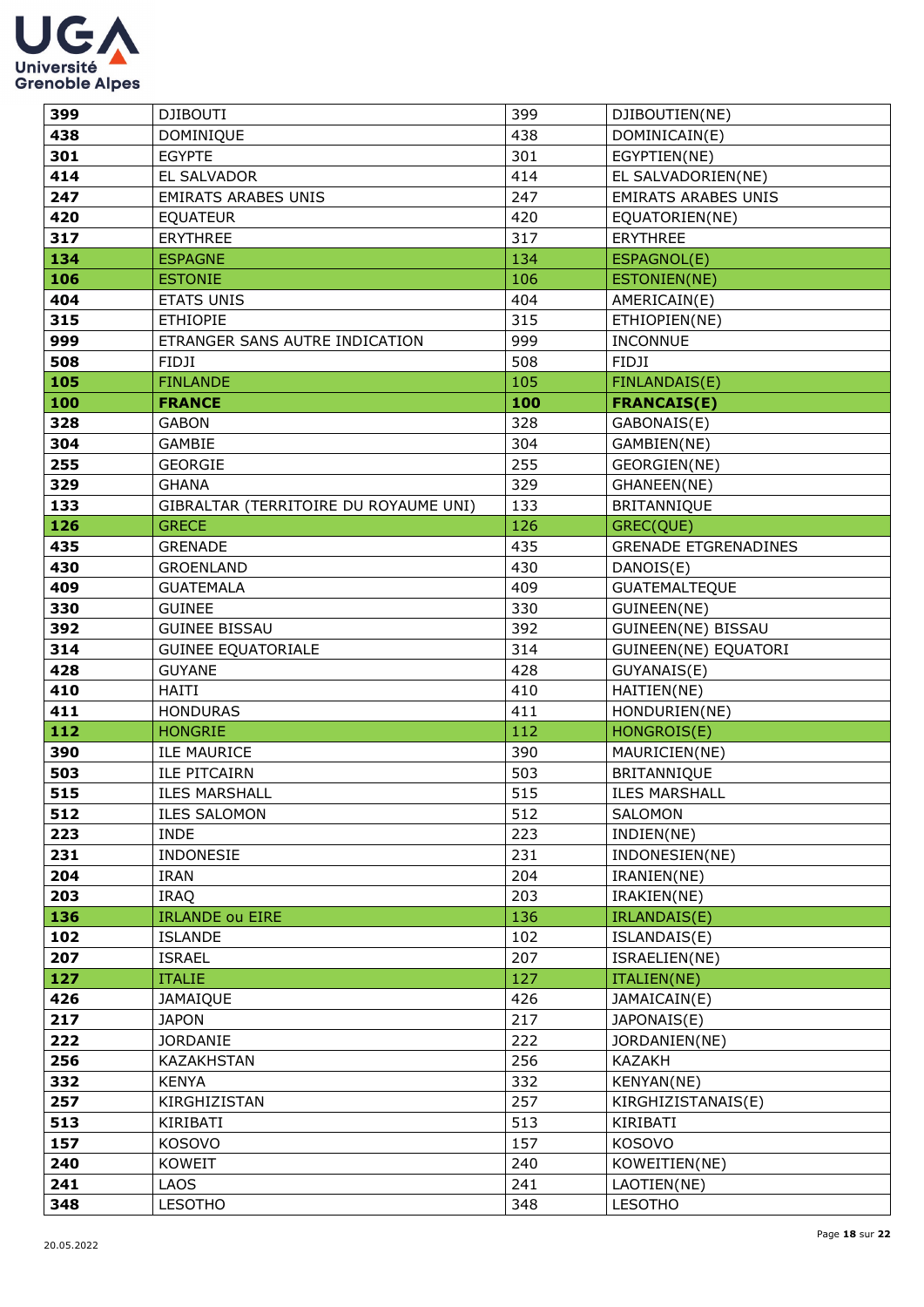

| 107        | <b>LETTONIE</b>                         | 107        | LETTONIEN(NE)                  |
|------------|-----------------------------------------|------------|--------------------------------|
| 205        | LIBAN                                   | 205        | LIBANAIS(E)                    |
| 302        | LIBERIA                                 | 302        | LIBERIAN(E)                    |
| 316        | LIBYE                                   | 316        | LIBYEN(NE)                     |
| 113        | LIECHTENSTEIN                           | 113        | LIECHTENSTEIN                  |
| 108        | <b>LITUANIE</b>                         | 108        | LITHUANIEN(NE)                 |
| 137        | <b>LUXEMBOURG</b>                       | 137        | LUXEMBOURGEOIS(E)              |
| 156        | MACEDOINE (EX REPUBLIQUE YOUGOSLAVE DE) | 156        | EX. REP YOUGO MACEDOINE I      |
| 333        | MADAGASCAR                              | 333        | MALGACHE                       |
| 227        | MALAISIE                                | 227        | MALAIS(E)                      |
| 334        | MALAWI                                  | 334        | MALAWIEN(NE)                   |
| 229        | <b>MALDIVES</b>                         | 229        | MALDIVES                       |
| 335        | MALI                                    | 335        | MALIEN(NE)                     |
| 144        | <b>MALTE</b>                            | 144        | MALTAIS(E)                     |
| 350        | <b>MAROC</b>                            | 350        | MAROCAIN(E)                    |
| 336        | MAURITANIE                              | 336        | MAURITANIEN(NE)                |
| 405        | MEXIQUE                                 | 405        | MEXICAIN(E)                    |
| 516        | MICRONESIE-Etats Fédérés de Micronésie  | 516        | MICRONESIEN(NE)                |
| 151        | MOLDAVIE                                | 151        | MOLDAVE                        |
| 138        | <b>MONACO</b>                           | 138        | MONEGASQUE                     |
| 242        | MONGOLIE                                | 242        | MONGOL(E)                      |
| 120        | MONTENEGRO                              | 120        | MONTENEGRO                     |
| 393        | MOZAMBIQUE                              | 393        | MOZAMBIQUOIS(E)                |
| 311        | NAMIBIE                                 | 311        | NAMIBIEN(NE)                   |
| 507        | <b>NAURU</b>                            | 507        | <b>NAURU</b>                   |
| 215        | <b>NEPAL</b>                            | 215        | NEPALAIS(E)                    |
| 412        | NICARAGUA                               | 412        | NICARAGUAIS(E)                 |
| 337        | <b>NIGER</b>                            | 337        | NIGERIEN(NE)                   |
| 338        | <b>NIGERIA</b>                          | 338        | NIGERIAN(E)                    |
| 103        | <b>NORVEGE</b>                          | 103        | NORVEGIEN(NE)                  |
| 502        | NOUVELLE ZELANDE                        | 502        | NEO ZELANDAIS(E)               |
| 250        | <b>OMAN</b>                             | 250        | OMANAIS(E)                     |
| 339        | <b>OUGANDA</b>                          | 339        | OUGANDAIS(E)                   |
| 258        | OUZBEKISTAN                             | 258        | <b>OUZBEK</b>                  |
| 213        | PAKISTAN                                | 213        | PAKISTANAIS(E)                 |
| 261        | PALESTINE                               | 261        | PALESTINIEN(NE)                |
| 413        | PANAMA                                  | 413        | PANAMEEN(NE)                   |
| 510        | PAPOUASIE-NOUVELLE-GUINEE               | 510        | PAPOUASIE                      |
| 421        | PARAGUAY                                | 421        | PARAGUAYEN(NE)                 |
| 135<br>422 | <b>PAYS BAS</b><br>PEROU                | 135<br>422 | NEERLANDAIS(E)<br>PERUVIEN(NE) |
| 220        | PHILIPPINES                             | 220        | PHILIPPIN(NE)                  |
| 122        | <b>POLOGNE</b>                          | 122        | POLONAIS(E)                    |
| 139        | <b>PORTUGAL</b>                         | 139        | PORTUGAIS(E)                   |
| 313        | PROVINCES ESPAGNOLES D'AFRIQUE          | 313        | ESPAGNOL(E)                    |
| 319        | PROVINCES PORTUGAISES : ACORES MADERES  | 319        | PORTUGAIS(E)                   |
| 248        | QATAR                                   | 248        | QATARI(E)                      |
| 323        | REPUBLIQUE CENTRAFRICAINE               | 323        | CENTRAFRICAIN(E)               |
| 312        | REPUBLIQUE DEMOCRATIQUE DU CONGO        | 312        | ZAIROIS(E)                     |
| 517        | REPUBLIQUE DES ILES PALAOS              | 517        | PALAOSIEN(NE)                  |
| 408        | REPUBLIQUE DOMINICAINE                  | 408        | DOMINICAIN(E)                  |
| 114        | <b>ROUMANIE</b>                         | 114        | <b>ROUMAIN(E)</b>              |
| 132        | ROYAUME-UNI                             | 132        | BRITANNIQUE                    |
| 123        | <b>RUSSIE</b>                           | 123        | <b>RUSSE</b>                   |
|            |                                         |            |                                |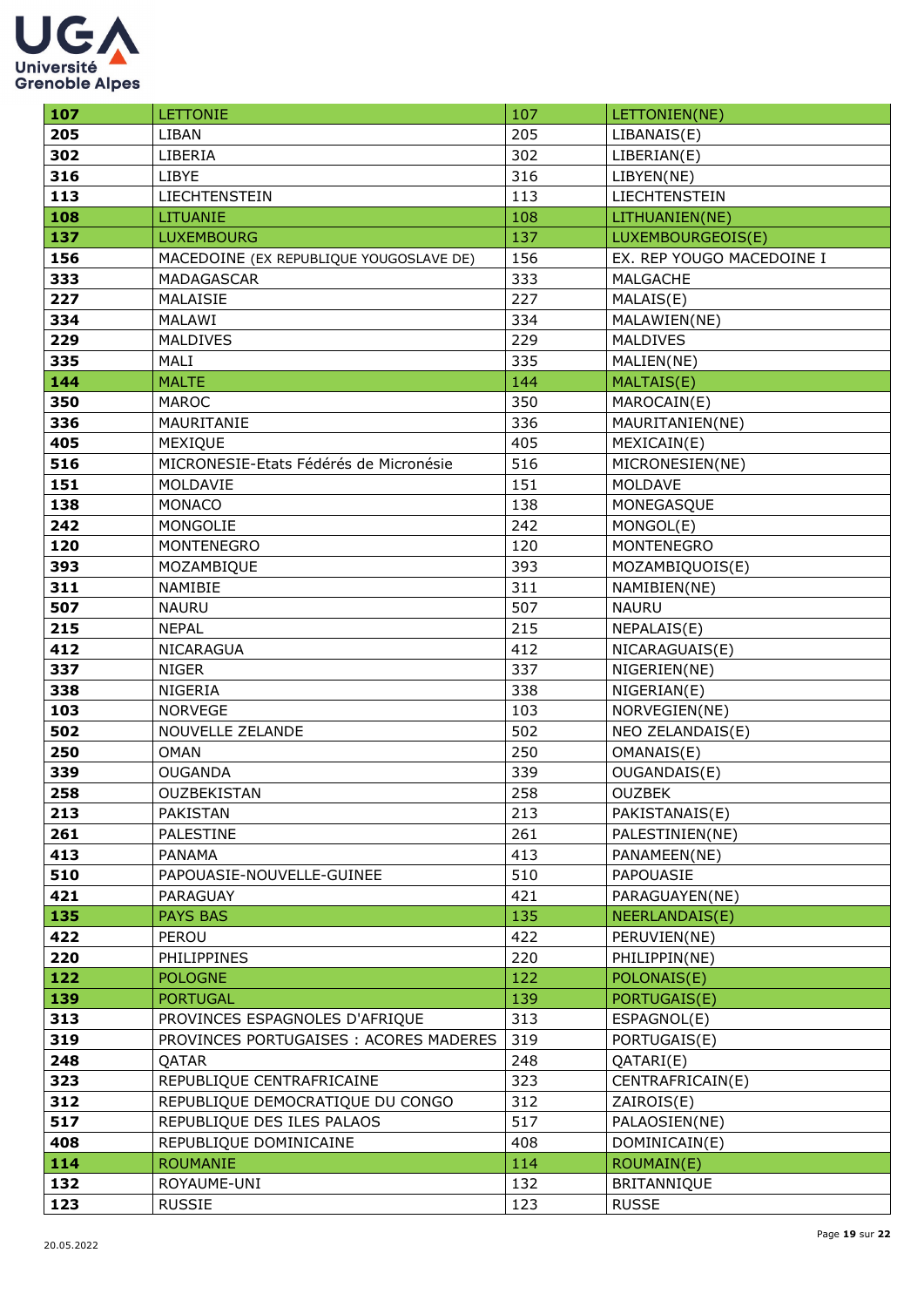

| 340        | <b>RWANDA</b>                          | 340        | RUANDAIS(E)                       |
|------------|----------------------------------------|------------|-----------------------------------|
| 389        | SAHARA OCCIDENTAL                      | 389        | SAHARA OCCIDENTAL                 |
| 128        | <b>SAINT MARIN</b>                     | 128        | <b>SAINT MARIN</b>                |
| 306        | SAINTE HELENE (TERR.ROYAUME UNI)       | 306        | <b>BRITANNIQUE</b>                |
| 439        | <b>SAINTE LUCIE</b>                    | 439        | SAINTE-LUCIEN(E)                  |
| 440        | SAINT-VINCENT-ET-LES GRENADINES        | 440        | SAINT VINCENT ET GRENADINES NORD  |
| 506        | SAMOA OCCIDENTALES                     | 506        | SAMOAN(NE)                        |
| 995        | <b>SANS NATIONALITE</b>                | 995        | APATRIDE                          |
| 394        | SAO TOME ET PRINCIPE                   | 394        | SAO TOME ET PRINCIPE              |
| 341        | <b>SENEGAL</b>                         | 341        | SENEGALAIS(E)                     |
| 121        | <b>SERBIE</b>                          | 121        | <b>SERBE</b>                      |
| 398        | <b>SEYCHELLES</b>                      | 398        | <b>SEYCHELLES</b>                 |
| 342        | <b>SIERRA LEONE</b>                    | 342        | SIERRA LEONE                      |
| 226        | <b>SINGAPOUR</b>                       | 226        | SINGAPOURIEN(NE)                  |
| 117        | <b>SLOVAQUIE</b>                       | 117        | <b>SLOVAQUE</b>                   |
| 145        | <b>SLOVENIE</b>                        | 145        | <b>SLOVENE</b>                    |
| 318        | SOMALIE                                | 318        | SOMALIEN(NE)                      |
| 343        | SOUDAN                                 | 343        | SOUDANAIS(E)                      |
| 235        | <b>SRI LANKA</b>                       | 235        | SRI LANKAIS(E)                    |
| 442        | ST CHRISTOPHE NIEVES                   | 442        | ST CHRISTOPHE NIEVES              |
| 104        | <b>SUEDE</b>                           | 104        | SUEDOIS(E)                        |
| 140        | <b>SUISSE</b>                          | 140        | <b>SUISSE</b>                     |
| 437        | SURINAME                               | 437        | SURINAMAIS(E)                     |
| 391        | SWAZILAND                              | 391        | SWAZILANDAIS(E)                   |
| 206        | <b>SYRIE</b>                           | 206        | SYRIEN(NE)                        |
| 259        | TADJIKISTAN                            | 259        | <b>TADJIK</b>                     |
| 236        | <b>TAIWAN</b>                          | 236        | CHINOIS(E) TAIWAN                 |
| 309        | TANZANIE                               | 309        | TANZANIEN(NE)                     |
| 344        | TCHAD REPUBLIQUE                       | 344        | TCHADIEN(NE)                      |
| 116        | TCHEQUE ()                             | 116        | <b>TCHEQUE</b>                    |
|            |                                        |            |                                   |
| 431        | TERRITOIRE DES PAYS BAS                | 431        | NEERLANDAIS(E)                    |
| 505        | TERRITOIRE DES USA EN OCEANIE          | 505        | AMERICAIN(E)                      |
| 427        | TERRITOIRE DU ROYAUME UNI - ATLANTIQUE | 427        | BRITANNIQUE                       |
| 425        | TERRITOIRE DU ROYAUME UNI AUX ANTILLES | 425        | BRITANNIQUE                       |
| 432        | TERRITOIRE D'USA EN AMERIQUE           | 432        | AMERICAIN(E)                      |
| 219        | THAILANDE                              | 219        | THAILANDAIS(E)                    |
| 262        | TIMOR ORIENTAL                         | 262        | TIMOR ORIENTAL                    |
| 345        | <b>TOGO</b>                            | 345        | TOGOLAIS(E)                       |
| 509        | <b>TONGA</b>                           | 509        | TONGUA OU FRIENDLY                |
| 433        | TRINITE ET TOBAGO                      | 433        | TRINITE ET TOBAGO                 |
| 351        | <b>TUNISIE</b>                         | 351        | TUNISIEN(NE)                      |
| 260        | TURKMENISTAN                           | 260        | <b>TURKMENE</b>                   |
| 208        | <b>TURQUIE</b>                         | 208        | TURC (TURQUE)                     |
| 511        | <b>TUVALU</b>                          | 511        | <b>TUVALU</b>                     |
| 155        | <b>UKRAINE</b>                         | 155        | UKRAINIEN(NE)                     |
| 423        | <b>URUGUAY</b>                         | 423        | URUGUAYEN(NE)                     |
| 514        | VANUATU                                | 514        | VANUATU                           |
| 129<br>424 | VATICAN<br>VENEZUELA                   | 129<br>424 | VATICAN(E)                        |
| 243        | <b>VIETNAM</b>                         | 243        | VENEZUELIEN(NE)<br>VIETNAMIEN(NE) |
| 251        | YEMEN                                  | 251        | <b>YEMENITE</b>                   |
| 346<br>310 | ZAMBIE<br>ZIMBABWE                     | 346<br>310 | ZAMBIEN(NE)<br>ZIMBABWEIEN(NE)    |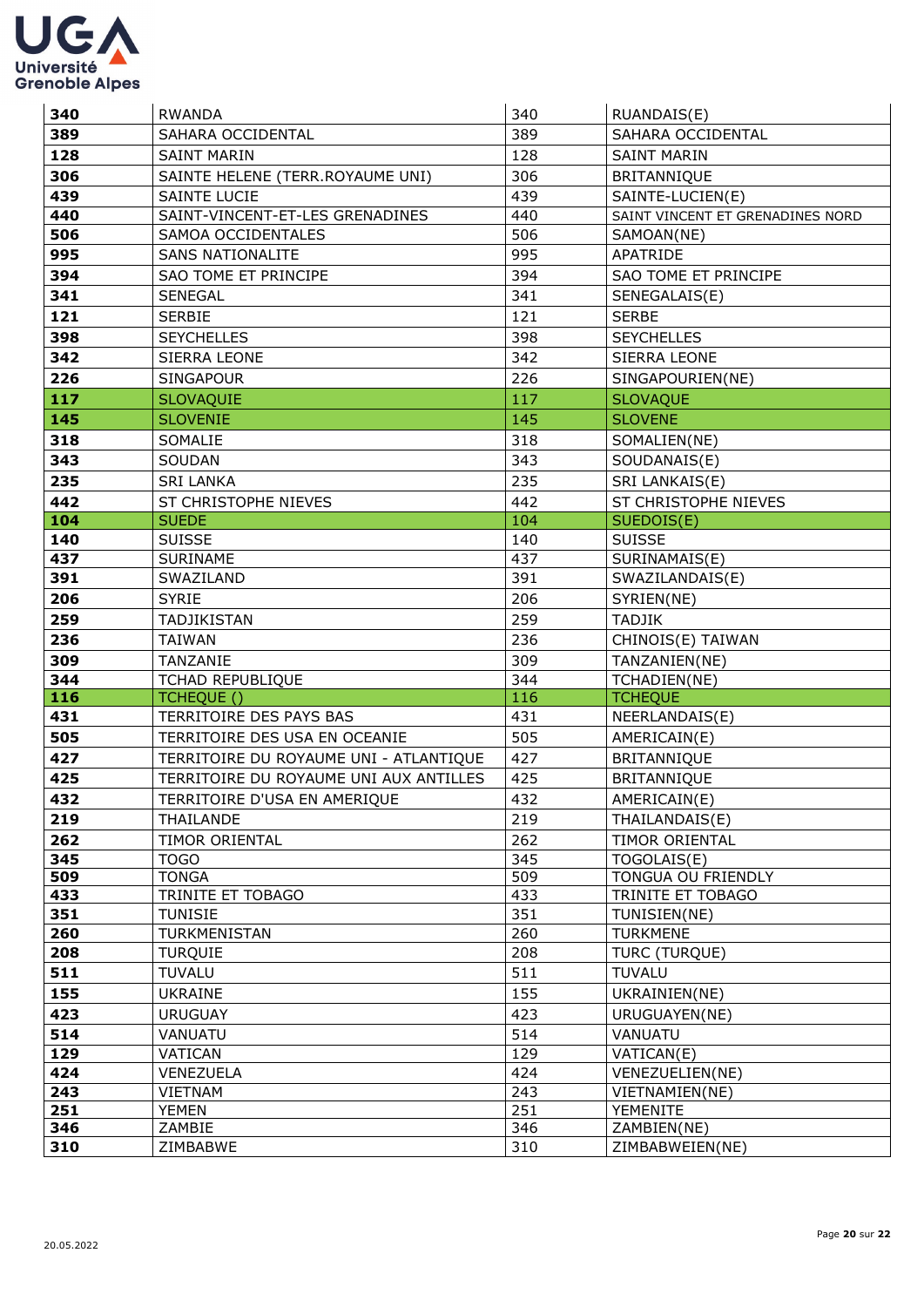

## <span id="page-20-0"></span>**REQUEST FOR ACCOMODATIONS FOR STUDENT WITH SPECIAL NEEDS : SPECIAL STATUS AND STUDENTS WITH A DISABILITY**

#### Steps to follow

If you have a special status with strong time constraints or difficulties to move around the campus, the University Grenoble Alpes can offer you personalized pedagogical support for the success of your studies. To do so, you can apply for a study accommodation so that your academic year can take place in the best possible conditions.

If you are a **high-level sportsman**, **student artist**, **committed student (volunteer firefighter, reservist, civic service, member of an association office, employee)** or **student entrepreneur**, you will find all the information you need to apply for accommodation on the UGA website under the heading "training" - "training methods" - "Study accommodation: students with special needs".

Or on the following link :<https://www.univ-grenoble-alpes.fr/education/special-status/>

If you have a **disability or long-term illness** you must apply for disability accommodation directly online. To do so, you must go to the website of the "Service Accueil Handicap"(SAH) / "Aménagement d'études".

Or on the following link (informations only in french): [https://handicap.univ-grenoble](https://handicap.univ-grenoble-alpes.fr/fr/menu-principal/amenagement-des-etudes/)[alpes.fr/fr/menu-principal/amenagement-des-etudes/](https://handicap.univ-grenoble-alpes.fr/fr/menu-principal/amenagement-des-etudes/)

## **SOCIAL SECURITY**

<span id="page-20-1"></span>All students are covered by the general social security system.

#### **For foreign students, they must have to take the necessary steps to join the general scheme on their own via the affiliation website.**

Informations for foreign students about social security is available on the UGA website l'UGA :

<https://international.univ-grenoble-alpes.fr/votre-sejour-a-l-uga/assurances/>